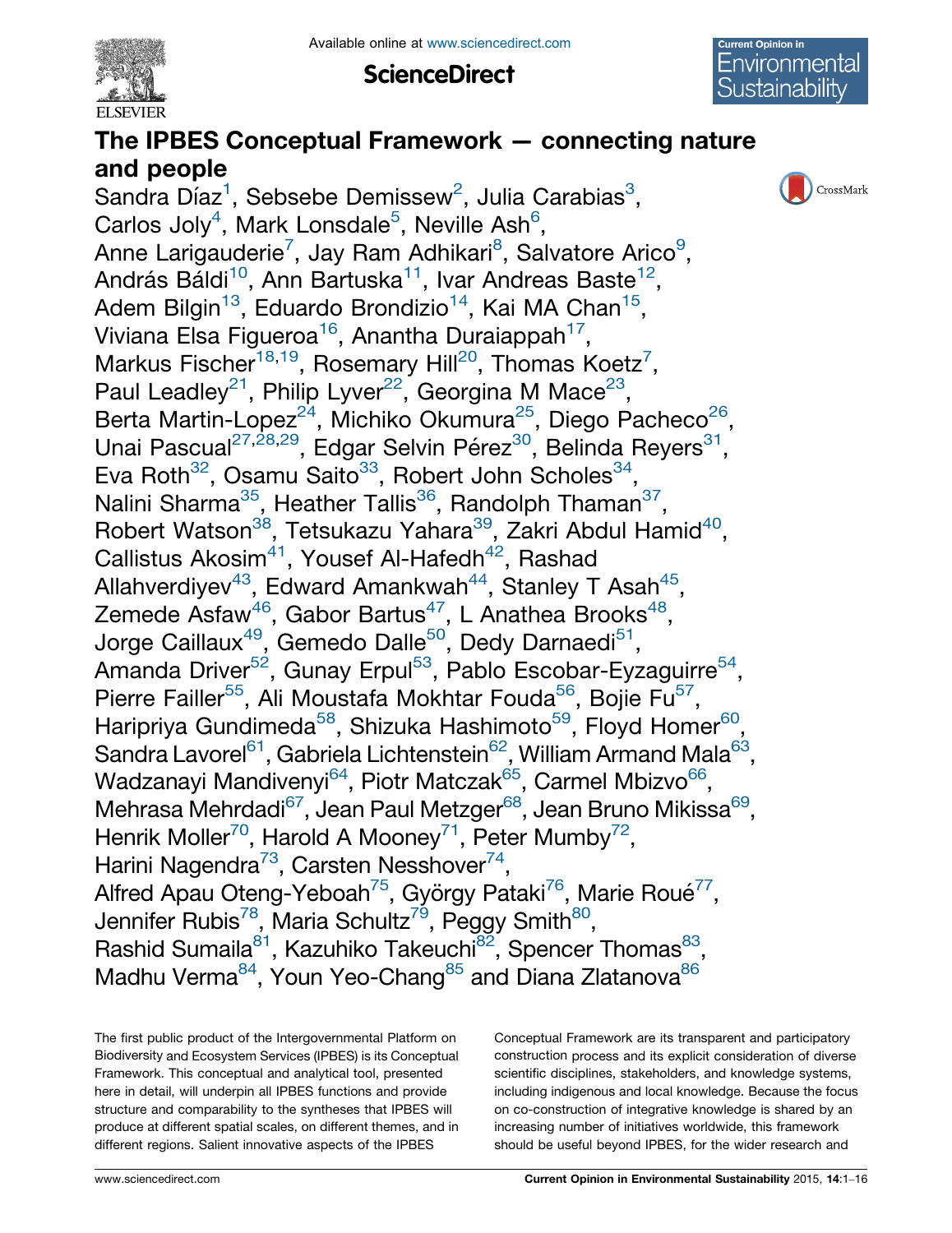<span id="page-1-0"></span>knowledge-policy communities working on the links between nature and people, such as natural, social and engineering scientists, policy-makers at different levels, and decisionmakers in different sectors of society.

#### Addresses

<sup>1</sup> Instituto Multidisciplinario de Biología Vegetal (IMBIV-CONICET) and FCEFyN, Universidad Nacional de Córdoba, CC 495, 5000 Córdoba, **Argentina** 

<sup>2</sup> National Herbarium, Department of Plant Biology and Biodiversity Management, College of Natural Sciences, Addis Ababa University, P.O. Box 3434, Addis Ababa, Ethiopia

<sup>3</sup> Facultad de Ciencias, Universidad Nacional Autónoma de México, Mexico DF, Mexico

<sup>4</sup> Departamento de Biologia Vegetal, Instituto de Biologia, Universidade Estadual de Campinas, UNICAMP, Campinas, Brazil

<sup>5</sup> Commonwealth Scientific and Industrial Research Organization,

Canberra, Australia. Present address: Monash University and Charles Darwin University, Australia

<sup>6</sup> Division of Environmental Policy Implementation, UNEP, Nairobi, Kenya <sup>7</sup> IPBES Secretariat, UN Campus, Bonn, Germany

<sup>8</sup> Ministry of Science, Technology and Environment, P.O. Box 5832, Kathmandu, Nepal

<sup>9</sup> Science–Policy Interface and Assessments, Division of Science Policy, Natural Sciences Sector, UNESCO, France

<sup>10</sup> MTA Centre for Ecological Research, Alkotmány u 2-4, Vácrátót 2163, Hungary

<sup>11</sup> US Department of Agriculture, Washington, DC, USA

<sup>12</sup> Skålagata 50, 5470 Rosendal, Norway

<sup>13</sup> Research Division, Ministry of Forests and Water Affairs, Turkey

<sup>14</sup> Department of Anthropology, Indiana University, SB-130,

Bloomington, IN 47405, USA

<sup>15</sup> IRES, University of British Columbia, Canada

<sup>16</sup> Secretariat of the Convention on Biological Diversity (CBD), 413 Saint-Jacques Street, Montreal, QC H2Y 1N9, Canada

<sup>17</sup> Mahatma Gandhi Institute of Education on Peace and Sustainable Development, New Delhi, India

<sup>18</sup> Institute of Plant Sciences, University of Bern, Switzerland

<sup>19</sup> Biodiversity and Climate Research Center BiK F, SenckenbergGfN, Frankfurt, Germany

<sup>20</sup> Social and Economic Sciences, Commonwealth Scientific and Industrial Research Organisation (CSIRO) Ecosystem Sciences, Australia

<sup>21</sup> Université Paris-Sud, Lab. ESE, UMR 8079 CNRS/UPS, 91405 Orsay, France

<sup>22</sup> Landcare Research, P.O. Box 69040, Lincoln 7640, New Zealand

<sup>23</sup> Centre for Biodiversity & Environmental Research (CBER), Department of Genetics, Evolution and Environment, University College London, London, UK

<sup>24</sup> Social–Ecological Systems Laboratory, Department of Ecology, Universidad Autónoma de Madrid, Spain

<sup>25</sup> Policy Coordination Unit, Executive Office, UNEP, Kenya

<sup>26</sup> Universidad de la Cordillera, La Paz, Bolivia

<sup>27</sup> Ikerbasque, Basque Foundation for Science, Bilbao, Spain

<sup>28</sup> Basque Centre for Climate Change, Bilbao, Spain

 $^{29}$  University of Cambridge, Department of Land Economy, Cambridge, UK <sup>30</sup> Fundacion Junej T'inam, Guatemala

<sup>31</sup> Council for Scientific and Industrial Research, Stellenbosch, South Africa

<sup>32</sup> Department of Environmental and Business Economics, University of Southern Denmark, Denmark

33 United Nations University, Institute for the Advanced Study of Sustainability (UNU-IAS), Tokyo, Japan

CSIR Natural Resources and Environment, Meiring Naudé Road, Brummeria, Pretoria, South Africa

35 Biodiversity Unit, Division of Environmental Policy Implementation, UNEP, Nairobi, Kenya

36 The Nature Conservancy Santa Cruz, CA 95060, USA

<sup>37</sup> University of the South Pacific, Fiji<br><sup>38</sup> Tyndall Center Department of Environmental Sciences, University of East Anglia, UK

39 Department of Biology, Faculty of Sciences, Kyushu University, Fukuoka 812-8581, Japan

<sup>40</sup> Prime Minister's Office, Putrajaya, Malaysia

<sup>41</sup> Federal University of Technology, Yola, Adamawa State, Nigeria

42King Abdulaziz City for Science & Technology, P.O. Box 6086, Riyadh 11442, Saudi Arabia

43 Ministry of Ecology and Natural Resources, Baku, Azerbaijan

<sup>44</sup> Centre for Environmental Governance (CEGOV), Accra, Ghana 45 School of Environmental & Forest Sciences, College of the

Environment, University of Washington, Seattle, USA

<sup>46</sup> Department of Plant Biology & Biodiversity Management, College of Natural Sciences, Addis Ababa University, Ethiopia

<sup>47</sup> Budapest University of Technology and Economics, Műegyetem rkp 3, Budapest H-1111, Hungary

<sup>48</sup> Natural Sciences Sector, UNESCO, Paris 75007, France

<sup>49</sup> CEL-IUCN and Peruvian Society of Environmental Law-SPDA, Lima, Peru

50 Ethiopian Biodiversity Institute, Addis Ababa, Ethiopia

<sup>51</sup> Herbarium Bogoriense, Research Center for Biology, Indonesian Institute of Sciences, Bogor, Indonesia

52 South African National Biodiversity Institute, South Africa

53 Department of Soil Science and Plant Nutrition, Faculty of Agriculture, University of Ankara, Turkey

54 Biodiversity International, Rome, Italy

55 Centre for the Economics and Management of Aquatic Resources (CEMARE), University of Portsmouth, UK

56 Egyptian Environmental Affairs Agency, Egypt

57 Research Centre for Eco-Environmental Sciences, Chinese Academy of Sciences, Beijing, China

<sup>58</sup> Department of Humanities and Social Sciences, Indian Institute of Technology Bombay Powai, Mumbai, India

59Graduate School of Global Environmental Studies, Kyoto University, Japan

<sup>60</sup> The Trust For Sustainable Livelihoods, Trinidad and Tobago

61 Laboratoire d'Ecologie Alpine CNRS UMR 5553, Université Joseph Fourier, BP 53, 38041 Grenoble Cedex 9, France

<sup>62</sup> INAPL/CONICET, 3 de Febrero 1378, 1426 Buenos Aires, Argentina

<sup>63</sup> Department of Plant Biology, University of Yaounde, Cameroon

<sup>64</sup> Department of Environmental Affairs, Pretoria, South Africa

<sup>65</sup> Adam Mickiewicz University in Poznan, and Institute for Agriculture and Forest Environment, Polish Academy of Sciences, Poland

<sup>66</sup> South African National Biodiversity Institute, Claremont, South Africa <sup>67</sup> Technical Expert for Habitats and Protected Areas, Iran

68 Department of Ecology, University of Sao Paulo, Sao Paulo, Brazil

69 Ecole Nationale des Eaux et Foréts (ENEF), Libreville, Gabon

 $70$  Centre for Sustainability: Agriculture, Food, Energy, Environment  $-$ Kā Rakahau o te Ao Tūroa (CSAFE), University of Otago, Dunedin, New Zealand

<sup>71</sup> Department of Biology, Stanford University, Stanford, USA

<sup>72</sup> Marine Spatial Ecology Lab, School of Biological Sciences, University of Queensland, St. Lucia, Brisbane, Australia

<sup>73</sup> School of Development, Azim Premji University, PES Institute of Technology Campus, India

<sup>74</sup> UFZ — Helmholtz-Centre for Environmental Research, Leipzig, Germany

<sup>75</sup> University of Ghana, Department of Botany, P.O. Box 683, LG 55, LEGON Accra, Ghana

76Environmental Social Science Research Group and Corvinus University of Budapest, Hungary

 $77$  National Museum of Natural History (MNHN), Département Hommes Natures Sociétés, CP 135, 57 rue Cuvier, 75231 Paris Cedex 05, France <sup>78</sup> Climate Frontlines Project, Science Policy and Capacity-building

Division, Natural Sciences Sector, UNESCO, France 79 Stockholm Resilience Centre, Stockholm University, Sweden

 $^{80}$  Faculty of Natural Resources Management, Lakehead University, Thunder Bay, ON, Canada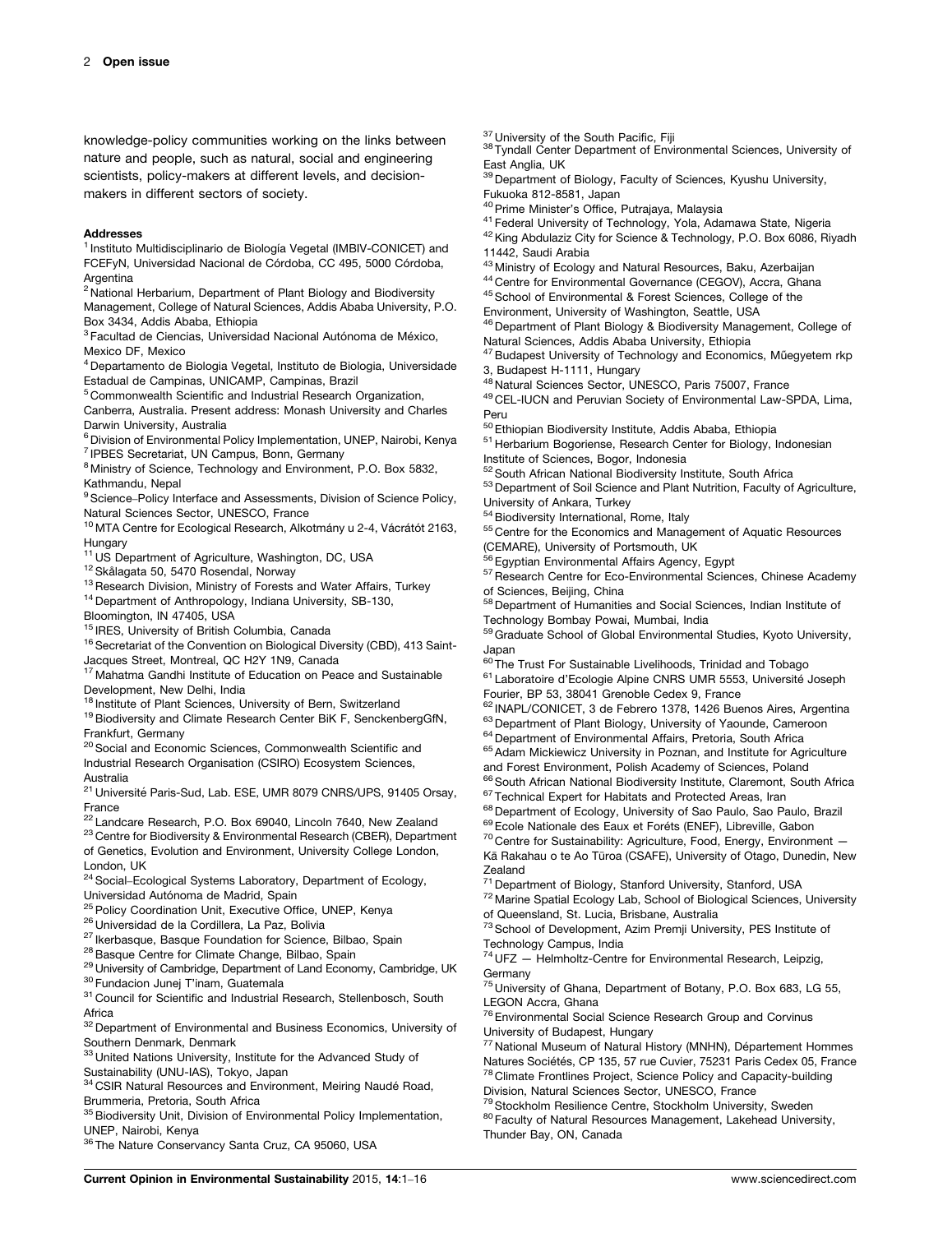<span id="page-2-0"></span><sup>81</sup> Fisheries Economics Research Unit, University of British Columbia, Vancouver, Canada

82 United Nations University, Tokyo, Japan

83 P.O. Box 341, Lanse Aux Epines, St. George's, Grenada

84 Centre for Ecological Services Management, Indian Institute of Forest Management, Bhopal, India

85 Department of Forest Sciences, Seoul National University, Seoul, Republic of Korea

86 Department of Zoology and Anthropology, Faculty of Biology/Sofia University 'St. Kliment Ohridski', Sofia, Bulgaria

Corresponding author: Díaz, Sandra ([sdiaz@efn.uncor.edu\)](mailto:sdiaz@efn.uncor.edu)

Current Opinion in Environmental Sustainability 2015, 14:1–16

This review comes from a themed issue on **Open issue** 

Edited by Eduardo Brondizio, Rik Leemans and William Solecki

For a complete overview see the [Issue](http://www.sciencedirect.com/science/journal/18773435/14) and the [Editorial](http://dx.doi.org/10.1016/j.cosust.2015.10.001)

Received 20 September 2014; Accepted 21 November 2014

Available online 20th December 2014

<http://dx.doi.org/10.1016/j.cosust.2014.11.002>

1877-3435/ 2014 The Authors. Published by Elsevier Ltd. This is an open access article under the CC BY-NC-SA license [\(http://creative](http://creativecommons.org/licenses/by-nc-sa/3.0/)[commons.org/licenses/by-nc-sa/3.0/](http://creativecommons.org/licenses/by-nc-sa/3.0/)).

## Introduction<sup>1</sup>

The Intergovernmental Platform on Biodiversity and Ecosystem Services (IPBES) was established in 2012 as an independent intergovernmental body open to all member countries of the United Nations, with the goal of 'strengthening the science-policy interface for biodiversity and ecosystem services for the conservation and sustainable use of biodiversity, long-term human well-being and sustainable development' [\(http://www.](http://www.ipbes.net/) [ipbes.net\)](http://www.ipbes.net/). Developed in the wake of other international assessments, specifically the Millennium Ecosystem Assessment and the Intergovernmental Panel on Climate Change (IPCC), IPBES was designed to proactively develop assessments matched to policy needs, and to support capacity building across scales and topics [[1,2](#page-13-0)]. To achieve this objective, IPBES has four interconnected functions: to catalyse the generation of new knowledge; to produce assessments of existing knowledge; to support policy formulation and implementation; and to build capacities relevant to achieving its goal. The first public product of IPBES was a conceptual framework to underpin all these functions, to structure the syntheses that will inform policy, and to improve comparability across various assessments carried out at different spatial scales, on different themes, and in different regions.

Conceptual frameworks, in the context of IPBES, might be described as 'a concise summary in words or pictures of relationships between people and nature'. In other words, conceptual frameworks depict key social and ecological components, and the relationships between these components. They provide common terminology and structure for the variables that are the focus of a system analysis, and propose assumptions about key relationships in the system. Conceptual frameworks have the ability to provide a shared language and a common set of relationships and definitions to make complex systems as simple as they need to be for their intended purpose. Integrative conceptual frameworks are particularly useful tools in fields requiring interdisciplinary collaboration where they are used to make sense of complexity [\[3,4\]](#page-13-0) by clarifying and focusing thinking about relationships, supporting communication across disciplines and knowledge systems and between knowledge and policy [[5\]](#page-13-0).

In this article, we present a detailed description of the Conceptual Framework approved by the IPBES Second Plenary, aimed not only for those involved in IPBES work but also as a general integrative framework of potential interest for members of the wider research and knowledge-policy communities focusing on the links between nature and people. The IPBES Conceptual Framework (hereafter CF) is a highly simplified model of the complex interactions between the natural world and human societies that are most relevant to IPBES's goal. It builds on the basis of previous influential conceptual frameworks [[3,6](#page-13-0)] and most notably the Millennium Ecosystem Assessment [\[7,8](#page-13-0)].

The work of IPBES is innovative in two respects. First, it has been constructed in a transparent, inclusive and participatory manner, through multidisciplinary workshops and open review by a broad range of countries and stakeholders over more than two years [\(Box](#page-3-0) 1). Second, it explicitly embraces different scientific disciplines (natural, social, engineering sciences), as well as diverse stakeholders (the scientific community, governments, international organizations, and civil society at different levels), and their different knowledge systems (western science, indigenous, local and practitioners' knowledge).

# Key features of the IPBES Conceptual Framework

The CF starts with consideration of the goal of the platform, '. . .conservation and sustainable use of biodiversity, long-term human well-being and sustainable development', and therefore the key elements (or components) are nature, the benefits that people derive from nature and a good quality of life. In a shift of focus with respect to most previous initiatives, the CF also highlights the central role that institutions, governance and decision-making play on the links among these elements. Most importantly, the CF explicitly includes multiple knowledge systems. The main elements, their interlinkages and the different knowledge systems are all represented in [Figure](#page-4-0) 1.

<sup>&</sup>lt;sup>1</sup> Key terms used in this article are defined in the Glossary.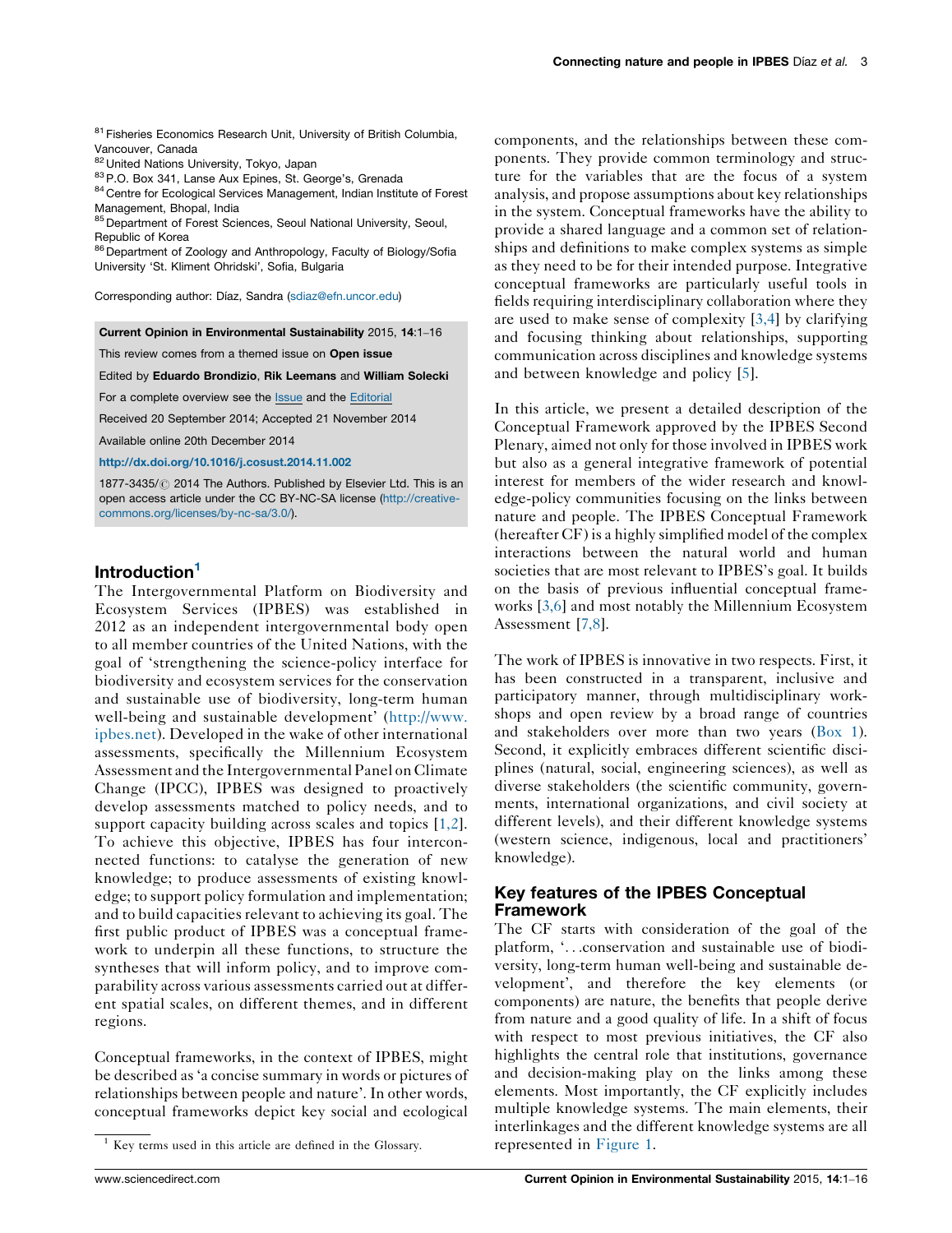#### <span id="page-3-0"></span>Box 1 The process of developing the IPBES Conceptual Framework

Discussions that led to the IPBES CF had their origins long before the formal establishment of IPBES, and built on the experiences in developing and using the Millennium Ecosystem Assessment conceptual framework and various other processes, including two informal international workshops in Tokyo (2011 and 2012). At the time of the official establishment of IPBES in Panama in April 2012, the IPBES Secretariat was requested to prepare a draft conceptual framework document, drawing on and informed by existing conceptual frameworks, and to make this available for online review through an open and transparent process. In support of his work, an informal expert workshop on a conceptual framework for IPBES was organized by UNESCO in Paris in October 2012, supported by IUCN and the Ministry of the Environment of Japan. The outcome of this workshop was made available online by the IPBES Secretariat from December 2012 to March 2013, and submitted as a background document to IPBES-1 (Bonn, December 2013). Feedback from this consultation and discussions at IPBES-1 were compiled by the IPBES Secretariat and taken as the basis for a formal International Expert Workshop on the Conceptual Framework for IPBES, (Cape Town, August 2013), hosted and supported by the Governments of South Africa, the United Kingdom, and Japan. The workshop was attended by 28 experts from multiple disciplines, representatives from relevant Multilateral Environment Agreement scientific subsidiary bodies, as well as from UNEP, FAO, UNDP and UNESCO, and members of the IPBES Bureau and Multidisciplinary Expert Panel (MEP). The outcome of this workshop was further considered by the MEP, who subsequently proposed a conceptual framework to the IPBES Plenary at its second meeting. The Conceptual Framework (CF) was adopted by IPBES-2 in Antalya in December 2013 [\[84\]](#page-15-0). See <http://www.ipbes.net/> <http://www.ipbes.net/> for full documentation related to this process.

The different knowledge systems are indicated using different fonts and colours for the boxes representing the main elements. The headlines in larger bold font indicate the broad, highly inclusive categories, and the green and blue fonts indicate the more specific categories that Western science and other knowledge systems, respectively, often use to refer to them. There is considerable debate about the terminology for what we here call western science on the one hand and other knowledge systems, in particular indigenous and local knowledge (ILK), on the other (see glossary<sup>2</sup> for definitions). Their use here is intended to be broad and indicative. Similarly, we acknowledge that western science and other knowledge systems are not necessarily mutually exclusive in character, content, and history [[9,10](#page-13-0)]. Therefore the clearcut distinction between the blue and green 'circuits' is largely operational, and a means to highlight the importance of incorporating diverse perspectives into the CF. A full alignment among the categories of different knowledge systems or even disciplines is unattainable, but every effort was made during the development of the CF to represent these alternative views. While a single

CF has been retained for practical purposes, it is recognized that representations of human–nature relationships may vary across cultures and knowledge systems in relation to specific worldviews and cosmologies, including between scientific and indigenous knowledge systems, as well as among indigenous cultures. The CF is mainly intended to provide common ground, to facilitate crossdisciplinary and cross-cultural understanding and interoperability, and to identify options for action.

# Six main elements to link people and nature

The CF includes six primary interlinked elements (or components) representing the natural and social systems that operate at various scales in time and space: *nature*; nature's benefits to people; anthropogenic assets; institutions and governance systems and other indirect drivers of change; direct *drivers of change*; and *good quality of life*<sup>3</sup> ([Figure](#page-4-0) 1). These elements have been conceived as broad, inclusive categories with which all stakeholders should be able to relate. The six elements are described in detail below:

1. 'Nature' in the context of IPBES refers to the natural world with an emphasis on the diversity of living organisms and their interactions among themselves and with their environment. Within the context of western science, it includes categories such as biodiversity, ecosystems, ecosystem structure and functioning, the evolutionary process, the biosphere, living natural resources (as defined in, e.g. Ref. [[7\]](#page-13-0)), shared evolutionary heritage  $[11,12^{\circ}]$  $[11,12^{\circ}]$ , and biocultural diversity [[13,14](#page-13-0)] — which incorporates 'ethnobiodiversity' [[15\]](#page-13-0). Being western science-based, these categories are indicated in green font within the nature box in [Figure](#page-4-0) 1. Non-living natural resources which may benefit people and therefore contribute to a good quality of life, such as deep aquifers, mineral and fossil reserves, wind, solar, geothermal and wave power, are considered as part of nature, but their direct benefits (i.e. those that are not mediated by non-human living organisms) are not the focus of IPBES. Within the context of other knowledge systems, nature includes different categories and holistic concepts held by indigenous peoples around the world (in blue font). Examples are Mother Earth and systems of life, shared by the indigenous peoples of the South American Andes [\[16,17\]](#page-13-0), the concepts of senluo-wanxiang (vast forest and every manifestation of nature) and tien-ti (Heaven and Earth) of Taoism shared by East Asian peoples [\[18](#page-13-0)], and concepts of the land encompassing non-human living organisms, living people, ancestors, deities and their shared histories in the South Pacific Islands (e.g. fonua, vanua, whenua, ples) [[15](#page-13-0)]. Nature has its own intrinsic values, independent from any human considerations of its worth or importance, and also contributes to societies through the provision of *benefits to people*, which have

<sup>&</sup>lt;sup>2</sup> Definitions related to the specific context of the IPES Conceptual Framework; they may thus differ in detail from those used within individual disciplines.

 $3<sup>3</sup>$  The inclusive names of the six elements of the CF are indicated in italics in the main text and in bold black font in [Figure](#page-4-0) 1.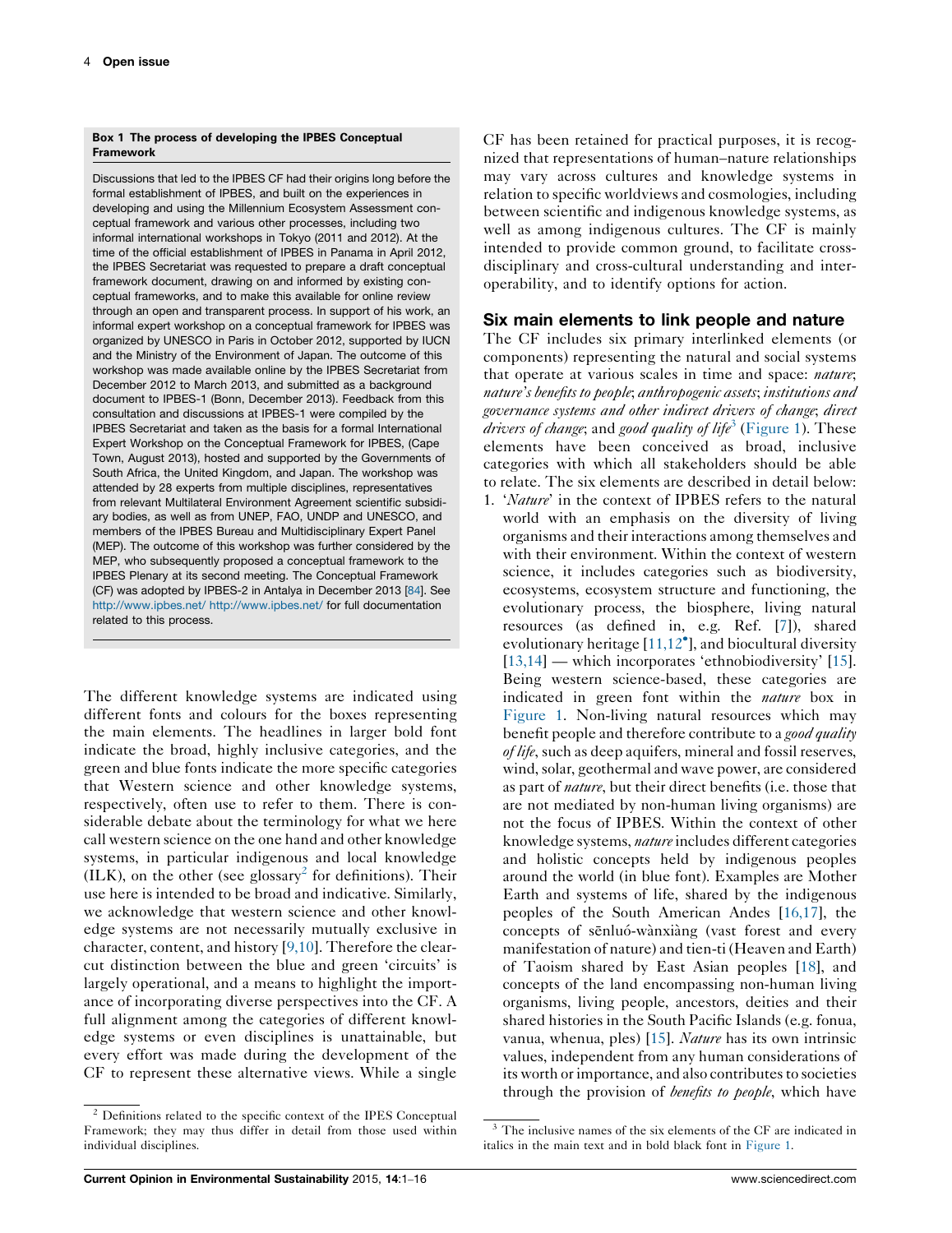<span id="page-4-0"></span>



The IPBES Conceptual Framework (CF). In the central panel, delimited in grey, boxes and arrows denote the elements of nature and society that are at the main focus of the Platform. In each of the boxes, the headlines in black are inclusive categories that should be intelligible and relevant to all stakeholders involved in IPBES and embrace the categories of western science (in green) and equivalent or similar categories according to other knowledge systems (in blue). The blue and green categories mentioned here are illustrative, not exhaustive, and are further explained in the main text. Solid arrows in the main panel denote influence between elements; the dotted arrows denote links that are acknowledged as important, but are not the main focus of the Platform. Links indicated by numbered arrow are described in the main text (section on Linkages among the elements, and [Box](#page-7-0) 2). The anthropocentric values of nature are embedded in the nature, nature's benefits to people and good quality of life boxes, and in the arrows connecting them. The intrinsic values of nature (represented by a blue oval at the bottom of the nature box) are independent from human experience and thus do not participate in these arrows (see Values section in main text for detailed explanation). The thick coloured arrows below and to the right of the central panel indicate that the interactions between the elements change over time (horizontal bottom arrow) and occur at various scales in space (vertical arrow). The vertical lines to the right of the spatial scale arrow indicate that, although IPBES assessments will be at the supranational-subregional to global-geographical scales (scope), they will in part build on properties and relationships acting at finer — national and subnational-scales (resolution, in the sense of minimum discernible unit). The resolution line does not extend all the way to the global level because, due to the heterogenous and spatially aggregated nature of biodiversity, even the broadest global assessments will be most useful if they retain finer resolution. This figure, modified from Ref. [\[78\]](#page-15-0), is a simplified version of that adopted by the Second Plenary of IPBES [\[84\]](#page-15-0); it retains all its essential elements but some of the detailed wording explaining each of the elements has been eliminated within the boxes to improve readability.

anthropocentric instrumental and relational values (see Values section below).

2. 'Anthropogenic assets' refers to built infrastructure, health facilities, knowledge (including ILK and technical or scientific knowledge, as well as formal

and nonformal education), technology (both physical objects and procedures), and financial assets, among others. Anthropogenic assets have been highlighted to emphasize that a good life is achieved by a coproduction of benefits between nature and various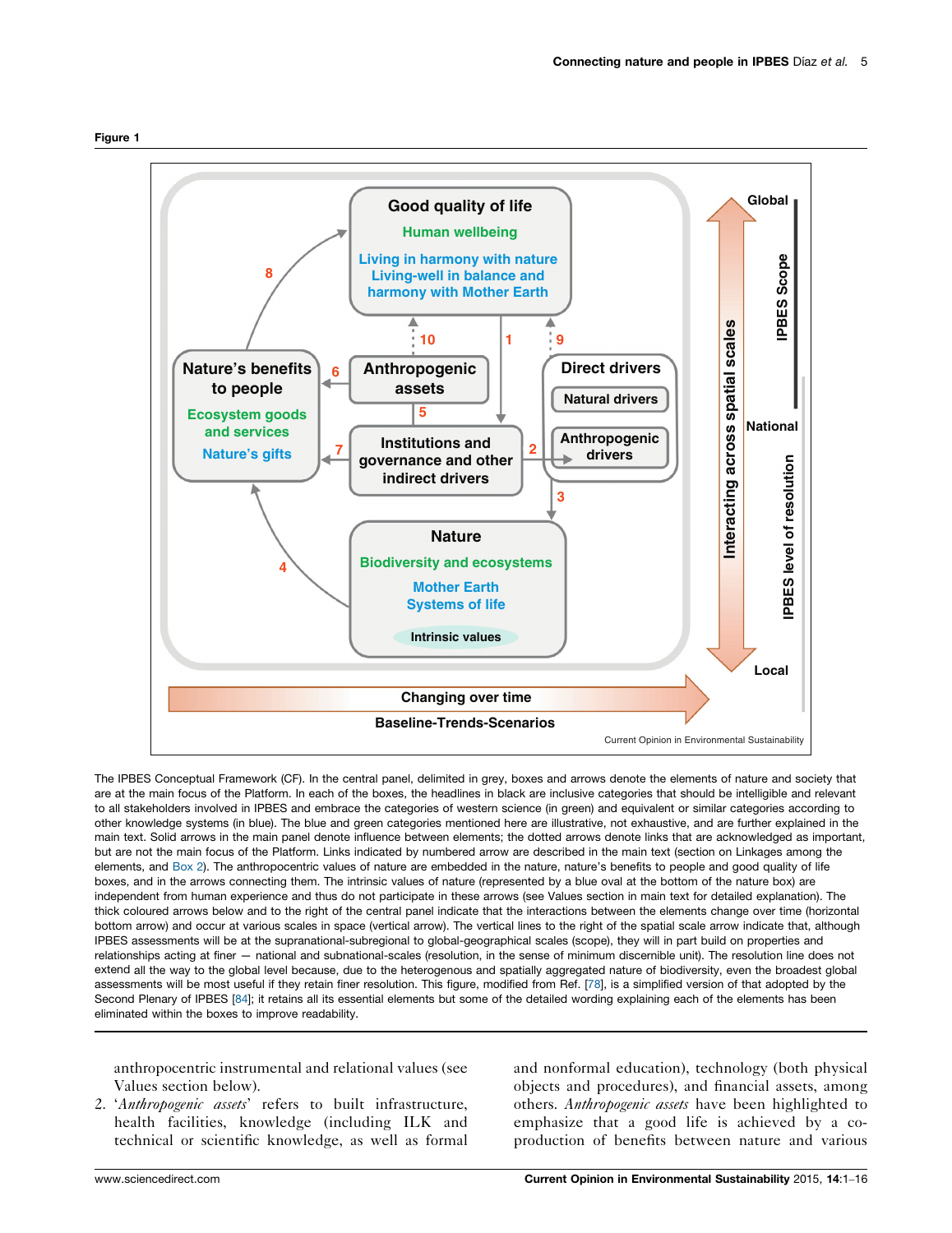assets built by people (see below). Anthropogenic assets are also important to include in the CF because the value of many of *nature's benefits to people* vary depending on the availability and preferences for alternative sources of those benefits. For example, the value of the vegetation and soils of watersheds in filtering water for drinking will be higher when there is no built alternative (e.g. a water filtration plant).

3. 'Nature's benefits to people' refers to all the benefits that humanity — individuals, communities, societies, nations or humanity as a whole — in rural and urban settings — obtains from nature. Ecosystem goods and services — including provisioning, regulating and cultural services [[8\]](#page-13-0) — all fall in this category. Because they are categories from western science, they are indicated in green font in [Figure](#page-4-0) 1. Analogous categories in other knowledge systems (indicated in blue font) include that of nature's gifts [[16,19,20\]](#page-13-0). The importance of nature's benefits to people can be expressed through a diverse set of valuation approaches and methods (discussed further in the Values section below). The CF is inclusive of all of these value definitions and encourages broad consideration of the full suite of values in any assessment. As an illustration, an assessment that includes consideration of the value of bees would need to consider their diverse values. For example, bees provide pollination services that have monetary value in service to several of the main crops that feed the world, estimated at more than USD 200 billion per year [\[21](#page-13-0)]. In addition, bees can provide value via pollination of locally consumed crops, production of honey and other wild foods that are essential sources of nourishment and income more locally [\[22](#page-13-0)]. Furthermore, some pollinator species are part of indigenous and local communities' knowledge and management systems: for example, the rainforest and the open forest honey bees — dabu and walarr respectively — are two of the most important totemic species and form the basis of moieties and land classification for the Yalanji people of the Australian tropical rainforests[[23\]](#page-13-0). Among the Maya, the stingless bees that are raised as part of an ancient practice are considered a gift from the gods [[24\]](#page-13-0). Some of nature's benefits to people require no intervention (or minimal intervention) of society to be produced. For example, the production of oxygen and the contribution to the regulation of the Earth's temperature by photosynthetic organisms; the regulation of the quantity and quality of water resources by vegetation; coastal protection by coral reefs and mangroves; and the direct provision of food or medicines by wild animals, plants and microorganisms. Most of these benefits, however, depend for their provision on the joint contribution of *nature* and *anthropogenic assets* [[25,26](#page-13-0)], in a process sometimes referred to as 'co-production' [[25\]](#page-13-0). For example, some agricultural goods such as food or fibre crops depend on ecosystem processes

such as soil formation, nutrient cycling, or primary production as well as on social intervention such as farm labour, knowledge of genetic variety selection and farming techniques, machinery, storage facilities and transportation. Trade-offs between the beneficial and detrimental effects of organisms and ecosystems are not unusual [[27\]](#page-14-0) and they need to be understood within the context of the bundles of multiple *benefits to* people provided within specific contexts [[28\]](#page-14-0). In addition, what is beneficial, detrimental or valueneutral depends on the perspective and context of different societies, groups and even individuals [\[4,29](#page-13-0)]. The notion of *nature's benefits to people* includes detrimental as well as beneficial effects of nature on the achievement of a good quality of life by different people and in different contexts.

4. 'Institutions and governance systems and other indirect drivers' are the ways in which people and societies organize themselves and their interactions with nature at different scales. They are the underlying causes of change that are generated outside the ecosystem in question (i.e. outside the *nature* box of [Figure](#page-4-0) 1) and are central to the CF because of their crucial role, influencing all aspects of relationships between people and nature. Their effect can be positive or negative, either in absolute terms or context dependent. They are considered *indirect drivers* because in the vast majority of cases they do not affect nature directly, but rather through their effects on *direct anthropogenic* drivers (see below). Institutions encompass all formal and informal interactions among stakeholders and social structures that determine how decisions are taken and implemented, how power is exercised, and how responsibilities are distributed [[30\]](#page-14-0) Various collections of institutions come together to form governance systems, that include interactions between different centres of power in society (corporate, customary-law based, governmental, judicial) at different scales from local through to global [[31](#page-14-0)]. Institutions and governance systems determine, to various degrees, the access to, and the control, allocation and distribution of components of nature and anthropogenic assets and their benefits to people. Examples of institutions are systems of property and access rights to land (e.g. public, common-pool or private), legislative arrangements, treaties, customary laws, informal social norms and rules, and international regimes such as agreements against stratospheric ozone depletion. Economic policies, including macroeconomic, fiscal, monetary or agricultural policies, are institutions that play a significant role in influencing people's perception about the importance of nature's benefits, and their behaviour and thus decisions about the way they interact with nature. People, however, have diverse perspectives on a good quality of life, beyond the domain of wealth and income, to incorporate issues of justice, freedom, and equality.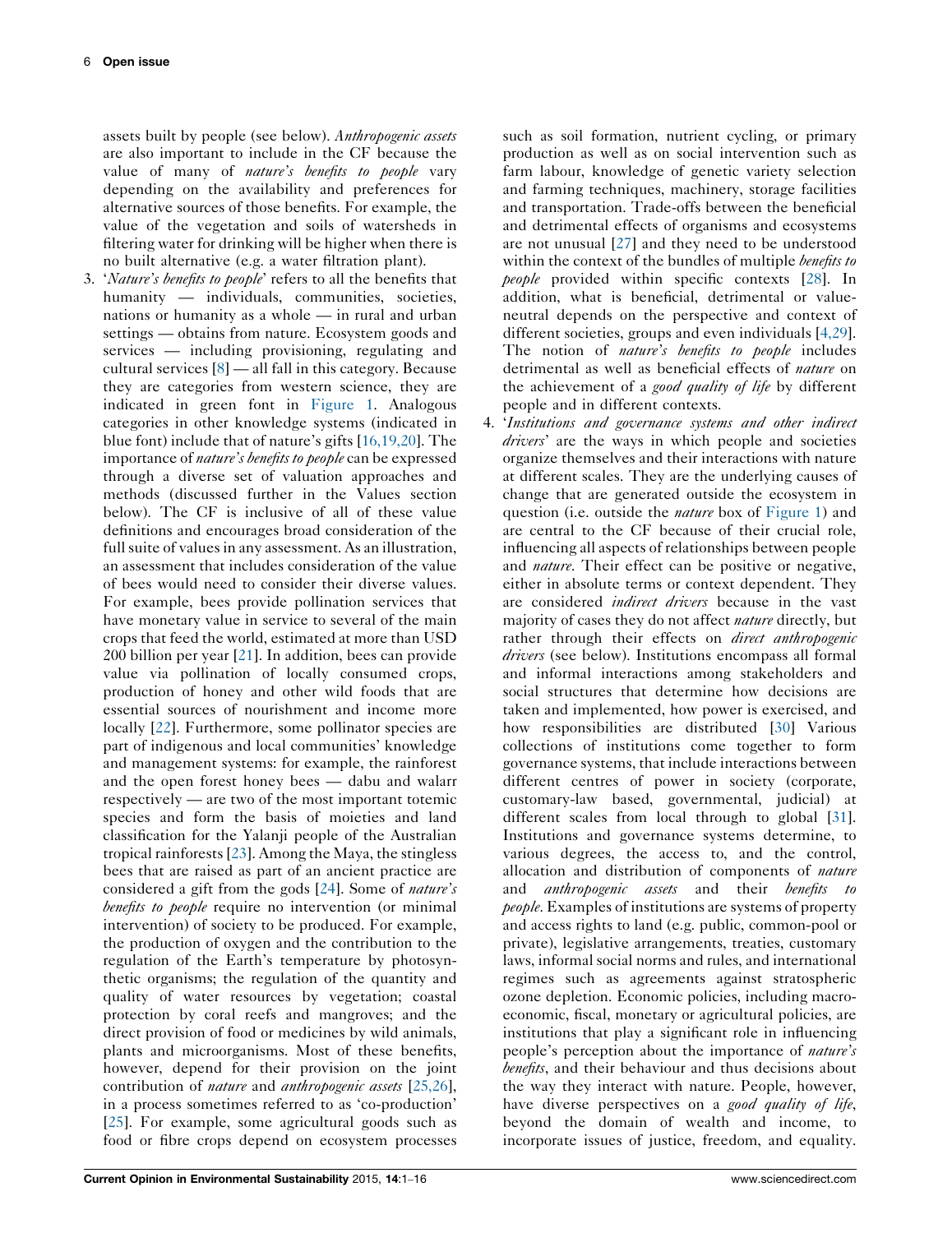Governance systems have different degrees of legitimacy and voice, performance, accountability, fairness and rights, and scale of operation [\[32,33\]](#page-14-0). The thorough consideration of different forms of institutions and decisions [\[34](#page-14-0)] and their role in altering connections with all other elements in the CF helps decision makers identify and test different policy options.

- 5. 'Direct drivers', both natural and anthropogenic, affect nature directly. 'Natural direct drivers' are those that are not the result of human activities and whose occurrence is beyond human control. These include natural climate and weather patterns, as well as extreme events such as prolonged drought or cold periods, tropical cyclones and floods, glacial lake outburst floods, earthquakes, volcanic eruptions and tsunamis. *'Anthropogenic direct drivers'* are those that are the result of human decisions and actions, namely, of institutions and governance systems and other indirect drivers. Some examples of *anthropogenic drivers* are degradation, exclusion and restoration of terrestrial and aquatic habitats, intensification or abandonment, harvesting of wild populations, climate change produced by anthropogenic carbon emissions, pollution of soil, water or air, and species introductions.
- 6. 'Good quality of life' is the achievement of a fulfilled human life. Although what it entails varies considerably within and among different societies and cultures, everybody wants to be free from poverty and disease, have a long and fulfilling life, and access to freedoms and rights. It is a highly value-based and contextdependent state comprising multiple factors such as access to food, water, shelter, health, education, good social relationships, physical, energy and livelihood security, equity, cultural identity, material prosperity, spiritual satisfaction, freedom of choice, action and participation in society [\[35,36\]](#page-14-0). From virtually all standpoints, a *good quality of life* is multidimensional, having material, as well as non-material components. Reflecting the diversity of humankind, perceptions of a good life also vary with gender, age, and culture. Different societies, and different individuals within societies, have different views on desirable relationships with nature, the material versus the spiritual domain, and the present versus the past or future [\[36](#page-14-0)]. Because IPBES aims to embrace different knowledge systems and stakeholders, the consideration of differences and commonalities among these various visions on quality of life is particularly important. The three perspectives on *good quality of life* mentioned in the top box of [Figure](#page-4-0) 1 — Human well-being, Living in harmony with nature and Living in balance and harmony with Mother Earth — illustrate this point. Human well-being (in green font) is a concept widely used in the international development field and is often defined as the state of physical and mental health of individuals. Common indicators of well-being used

in national reports and by policy makers focus on material wealth or on synthetic measures such as the 'human development index' (HDI), but for IPBES, it is essential to embrace a broader definition such as suggested in the Millennium Ecosystem Assessment [\[7\]](#page-13-0). Initial indicators of human development, such as income and per capita gross domestic product (GDP), continue to be used by most countries. These indicators are important because average values per person per country are often correlated with child mortality, life expectancy and human development index, but they tend to capture only a small proportion of the many attributes of the current concept of human well-being of individuals. IPBES offers an opportunity to add to the above definitions and indicators the ethical and ecologically sustainable utilization of nature as key components of the concept of human well-being. A number of indicators covering the various aspects of well-being are now available, including genuine progress indicator, inclusive wealth index, the gross national happiness index pioneered by Buthan, OECD good life indicator, and the coefficient of living standard among others [\[37](#page-14-0)°[,38](#page-14-0)°[,39](#page-14-0)°]. Other knowledge systems or cultural traditions relate more meaningfully to perspectives on a *good quality of life* that show both differences and commonalities with that of human well-being, and are indicated in blue font. For example, the concept of Living in harmony with nature — which was initially presented in international discourse at the United Nations in 1982, but then largely ignored until recently — has been adopted as vision by the Convention on Biological Diversity and used in its Strategic Plan for Biodiversity 2011–2020 and the Aichi Targets [\(http://www.cbd.int/decision/cop/?id=12268](http://www.cbd.int/decision/cop/?id=12268)). This concept appears already in early colonial sources describing indigenous populations in the Andes [[40\]](#page-14-0). Over time, it has come to highlight the interdependence that exists among human beings, other living species and the elements of nature. It implies that we should live together with all other organisms respectfully even though we need to exploit some of these organisms to a certain degree. This concept was originally proposed to the Convention on Biological Diversity by Japan. The original Japanese term (shizen kyosei shakai) literally means society in symbiosis or living together — with nature, not only with mutual benefit but also with relationships which are necessarily detrimental for one of the parties, but which should be made sustainable [[41](#page-14-0)]. Likewise, Livingwell in balance and harmony with Mother Earth is a concept originating in the vision of many indigenous peoples worldwide, has been recently incorporated in the legal framework of some Latin American countries [\[16,19](#page-13-0)], and emphasizes the collective cosmocentric relationships across time among people and between people and Mother Earth. Balance and harmony refers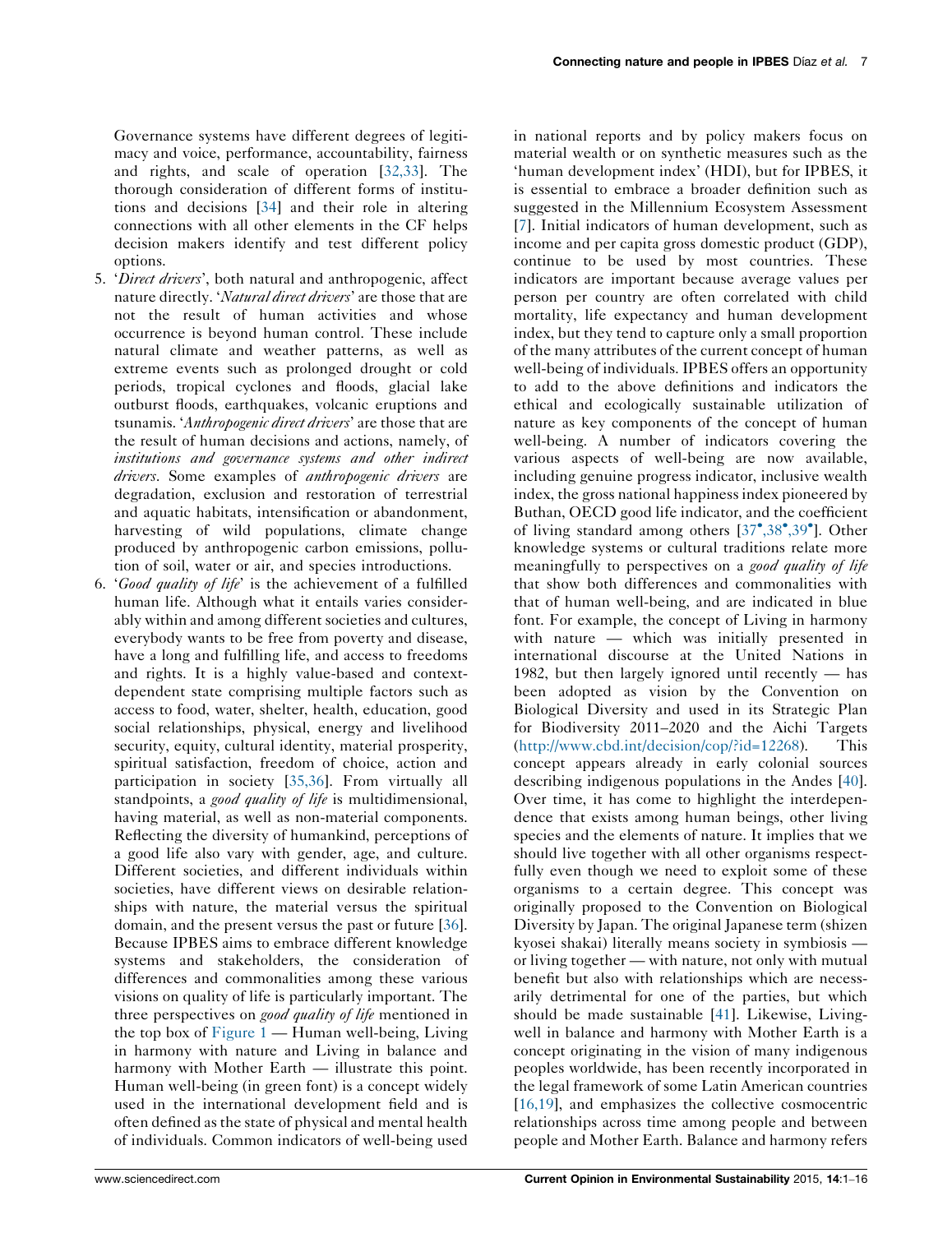<span id="page-7-0"></span>to individuals in the context of a wider human community, including ancestors and descendants, and also between humans and Mother Earth, which is seen as a holistic entity that sustains all living things, and of which humans are an inextricable part, physically and spiritually. In this vision, Mother Earth is entitled with rights as a collective subject of interest [\(http://www.cbd.](http://www.cbd.int/decision/cop/?id=12268)  $int/decision/cop$ ?id=12268) [[17\]](#page-13-0). It is evident that there are wide overlaps as well as differences in the perspectives on a good quality of life across various knowledge systems, cultures and societies. Thus, efforts are needed to develop a common ground to understanding how to achieve the various visions of a good quality of life while pursuing the conservation and sustainable use of *nature* and its *benefits to people* at different scales.

## Linkages among the elements

Among the complex interactions that link the six elements described in the previous section, the CF focuses on those that are directly relevant to the goal of IPBES. These relationships are indicated by arrows in the main panel of [Figure](#page-4-0) 1, generically described here, and illustrated by an

example in Box 2. A society's achievement of good quality of life and the vision of what this entails directly influence institutions and governance systems and other indirect drivers (Arrow 1 in [Figure](#page-4-0) 1) and, through them, they influence the other elements of the CF. For example, to the extent that a good life refers to an individual's immediate material satisfaction and individual rights, or to the collective needs and rights of present and future generations, it affects institutions that operate from the subnational scale, such as land and water use rights, pollution control, and traditional arrangements for hunting and extraction, to the global scale, as in subscription to international treaties or biosecurity protocols. Views of what constitutes a good quality of life also indirectly shape, via institutions, the ways in which individuals and groups relate to nature. Perceptions of nature, for example, may range from nature being considered as a resource to be exploited for the benefit of human societies, to nature being seen as a sacred living entity of which humans are only one part.

Institutions and governance systems and other indirect drivers affect all elements and are the root causes of the *direct* anthropogenic drivers that affect nature (Arrow 2). For

#### Box 2 An example of application of the CF: Marine wild fisheries

There are more than 28 000 fish species recorded in 43 ecoregions in the world's marine ecosystems and probably still many more to be discovered (nature). With a worldwide network of infrastructure such as ports and processing industries, and several million vessels (anthropogenic assets), about 80 million tons of fish are caught every year [[85](#page-15-0)] (Arrow 6). Fish are predicted to become one of the most important items in the food supply (nature's benefits; Arrow 4) of over seven billion people [\[85](#page-15-0)]. This is an important contribution to the animal protein required to achieve food security (good quality of life) (Arrow 8).

Campaigns and promotion of the benefits of fish protein have induced changes in consumption patterns (Arrow 8) and have brought about an improvement in the diet (good quality of life), and an increased demand for fish in the global markets (Arrow 1). This, together with the predominance of private short-term interests over collective long-term interests, weak regulation and enforcement of fishing operations, and perverse subsidies for diesel, are indirect drivers underlying (Arrow 2) the exploitation of fisheries by fishing practices (anthropogenic direct drivers) that, because of their technology or spatial scope or time scale of deployment, are destructive to fish populations and their associated ecosystems (Arrow 3). The impacts of these practices are combined with those of other anthropogenic direct drivers in affecting marine biodiversity (nature) directly (Arrow 3). These drivers include chemical pollution associated with agriculture and aquacultural runoff, the introduction of invasive species, diversions and obstructions of freshwater flows into rivers and estuaries, the mechanical destruction of habitats, such as coral reefs and mangroves, and climate and atmosphere change, including ocean warming and acidification.

The steep decline in fish populations can dramatically affect other components of nature, in the form of wildlife, ecological food webs, including those of marine mammals and seabirds, and ecosystems from the deep sea to the coast. Increasingly depleted fisheries also have negative consequences for many societies in the form of decreases in catches (nature's benefits to people; Arrow 4), loss of fish species that have high ceremonial value nature's benefits to people and good quality of life), reduced access (Arrow 8), and the impaired viability of commercial and recreational fishing fleets and associated industries across the globe (anthropogenic assets). In the case of many small-scale fisheries in less developed countries, this disproportionally affects the poor and women (quality of life) [[86](#page-15-0)]. Decreases in catches by small-scale fisheries can indirectly affect nature and its benefits to people and quality of life well beyond coastal areas, for example, by increasing bushmeat harvest in forest areas as an alternative source of protein, and thus affecting populations of wild mammals such as primates, and posing threats to human health [[87\]](#page-15-0). In many cases, lack of recognition of the formal and informal institutions of indigenous and local peoples and their customary marine tenure systems is a further *indirect driver* that leads to the overriding of these systems by practices that supply fish to the global economy (Arrows 2, 5, 6, and 7).

Institutions and governance systems and other indirect drivers can be mobilized to halt these negative trends and foster the recovery of many depleted marine ecosystems (nature), fisheries (nature's benefits to people) and their associated food security and lifestyles (good quality of life). Examples include strengthening and enforcement of existing fishing regulations, such as the Code of Conduct for Responsible Fisheries of the Food and Agriculture Organization of the United Nations [\[88](#page-15-0)], helping people diversify their livelihoods to reduce total fishing effort and improve wield, the zoning of the oceans into reserves and areas with different levels of catch effort, enhanced control of quotas and pollution, preservation of cultural norms that avoid overexploitation of ecologically important fish species, and recognition of indigenous and local peoples' customary marine tenures and sustainable use systems. In addition, anthropogenic assets could be mobilized towards this end in the form of the development and implementation of new critical knowledge, such as fishing gear and procedures that minimize by-catch, or a better understanding of the role of marine reserves and no-catch areas in the long-term resilience of exploited fisheries.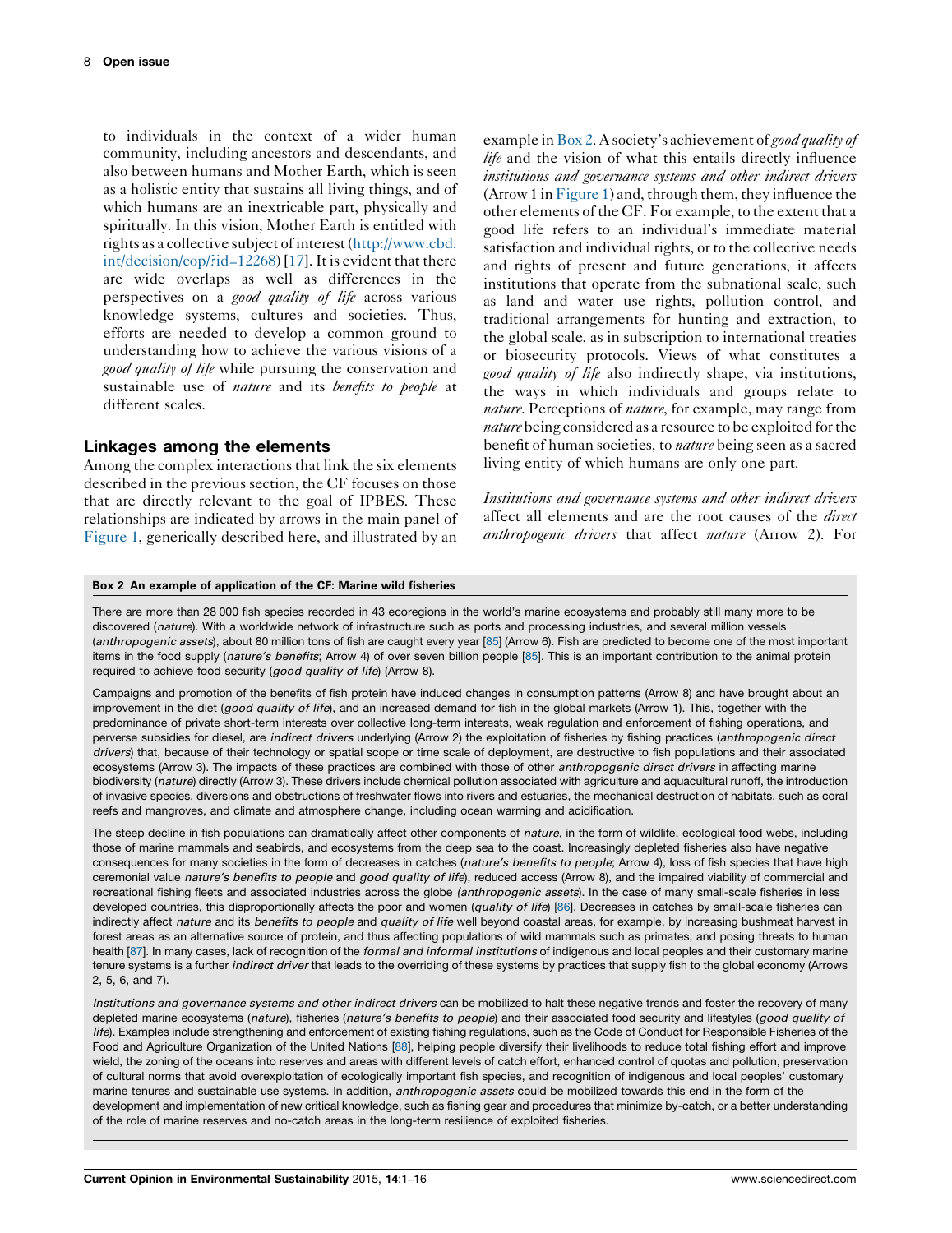example, economic and demographic growth and lifestyle choices (indirect drivers) influence the amount of land that is converted and allocated to food crops, energy crops or plantations; accelerated carbon-based industrial growth over the past two centuries has led to anthropogenic climate change at the global scale; synthetic fertilizer subsidy policies have greatly contributed to the detrimental nutrient loading of freshwater and coastal ecosystems. All of these have strong effects on biodiversity, ecosystem functioning and their derived benefits and, in turn, influence different social arrangements intended to deal with these problems. This may be seen, for example, at the global level, with institutions such as the United Nations Framework Convention on Climate Change, the Convention on Biological Diversity, the Convention on the Conservation of Migratory Species of Wild Animals or, at the national and subnational levels, arrangements in ministries or laws that contribute to the protection, restoration and sustainable management of biodiversity.

Institutions and governance systems and other indirect drivers also affect the interactions and balance between *nature* and anthropogenic assets (Arrows 5, 6, and 7) in the coproduction of *nature's benefits to people*, for example, by regulating urban sprawl over agricultural or recreational areas. This element also modulates the link between nature's benefits to people and the achievement of a good quality of life (Arrow 8), for example, by different regimes of property and access to land and goods and services; transport and circulation policies; and economic incentives as taxations or subsidies. The links between *nature* and *anthropogenic assets* are sometimes negative. For example, the deployment of technology and infrastructure typically associated with urbanization, expansion of road networks, industry and large-scale agriculture are often detrimental to nature (see more examples in [Box](#page-7-0) 2). In this sense, the same piece of agricultural machinery, or the same vessel, can be conceptualized as part of the anthropogenic assets that together with nature co-produce a benefit to people (e.g. grains or fish respectively), or as an instrumental part of a *direct anthropogenic driver* (e.g. land conversion, or direct exploitation, respectively) that affects nature. However, in many cases anthropogenic assets (including knowledge systems and physical practices) create and maintain biodiversity. Examples are the numerous cultivated varieties of rice, potatoes, maize and other crops obtained from wild relatives and maintained by ancestral agricultural societies in Africa, Asia, Latin America and the Pacific Islands [[42,43](#page-14-0)], the highly diverse meadows and pasturelands maintained by traditional pastoral use in Europe [\[44](#page-14-0)], and the high heritage and economic value ascribed to nature and eco-tourism initiatives in many African countries [\[45](#page-14-0)]. Many cultures around the world also have spiritual and religious practices in which certain places, water bodies, forests, animals, trees are considered sacred, serve as totems, are protected by rituals and taboos, and/or are

revered as gifts imbued with ancestral and divine presence and significance [\[46,47\]](#page-14-0). Different societies, rural and urban, experience different elements of the natural world (different animals, different vegetation types, different seasonal and decadal cycles); and they do so with different immediacy (from everyday intimate contact to sporadic contact through the mass communication media). These are important factors shaping their perspectives on the reciprocal relationship between nature and a good quality of life [\[48,49\]](#page-14-0).

Direct drivers of change are the immediate cause of changes in *nature* (Arrow 3) and, as a consequence, affect the supply of nature's benefits to people (Arrow 4). Natural drivers affect nature directly, for example, the climatic regime is one of the most important factors determining the distribution of ecosystems and biomes on Earth [\[50](#page-14-0)], and the impact by a massive meteorite is believed to have triggered one of the mass extinctions of plants and animals in the history of life [\[51](#page-14-0)].Furthermore, a volcanic eruption can cause ecosystem destruction, while at the same time serving as a source of new rock materials for fertile soils [\[52\]](#page-14-0). *Direct drivers* also affect anthropogenic assets directly (arrow not shown), for example, when housing or water and power supply systems are disrupted by earthquakes or hurricanes. *Direct drivers* can also have direct impacts on the *quality of life* (Arrow 9), including health problems directly associated with particularly harsh climates, heat stroke as a result of climate warming, poisoning as a result of pollution, or death as a result of a tsunami.

In addition to their effect through Arrows 6 and 7 (see above), *anthropogenic assets* directly affect the possibility of achieving a *good quality of life* through the provision of and access to material wealth, shelter, health, education, satisfactory human relationships, freedom of choice and action, and sense of cultural identity and security (Arrow 10). These linkages are acknowledged in [Figure](#page-4-0) 1 but not addressed in depth because they are not the main focus of IPBES when they by-pass nature's benefits to people. These links, however, need to be considered when assessing the importance of *nature's benefits to people* as the relative availability of *anthropogenic assets* influences how people perceive the importance of benefits from nature (see section on Anthropogenic assets above).

## Application across scales

The processes described in the previous sections occur and interact at different scales and management levels (indicated by the thick arrows outside the central panel of [Figure](#page-4-0) 1). The CF can thus be simultaneously applied locally, regionally and globally to, for example, different scales of ecological processes and scales of potential drivers of change. The evidence so far suggests that causal links between *nature* and *benefits to people* are strongly scale-dependent, and also straddle over several scales [[53](#page-14-0)<sup>°</sup>]. Such a multi-scale and cross-scale perspective also supports the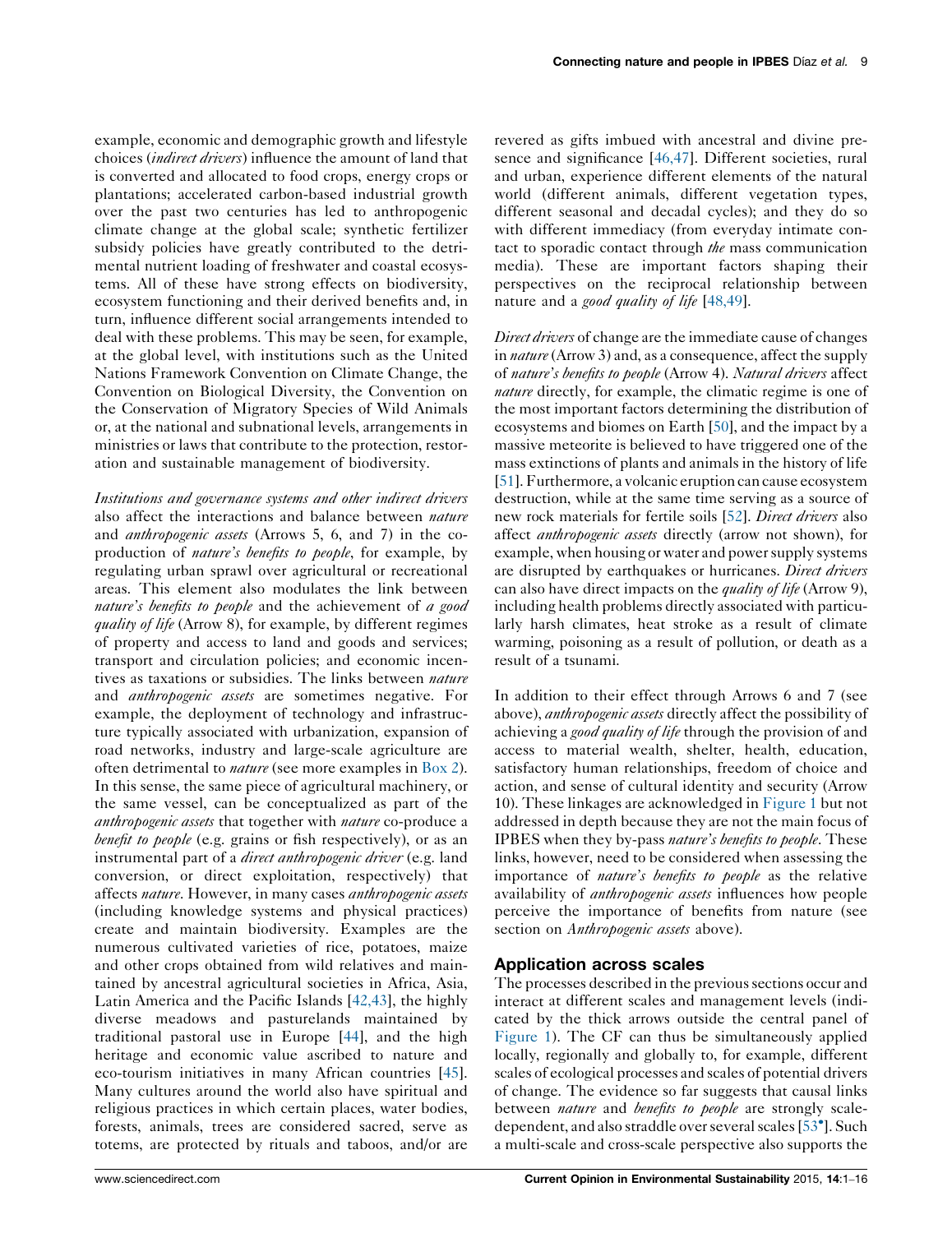identification of tradeoffs within scales, such as between different policy sectors, and across scales, by making clear how *nature's benefits to people* can be supplied, used, valued and managed at different spatial and temporal scales, as well as interactions and feedback from many factors which can also function at multiple scales [[33](#page-14-0)].

IPBES will focus on supranational (subregional, regional or continental) to global geographical scales for assessment. However, the properties and relationships that occur at these coarser spatial scales will, in part, be linked to properties and relationships acting at finer scales, such as national and subnational scales. Linking these scales will be a key challenge for IPBES assessments; the CF can support understanding of interactions over various temporal, spatial and management scales [\[53](#page-14-0)<sup>°</sup>]. Some interactions may happen very fast, others more slowly, and there is often a correspondence between the space and time scales [[50](#page-14-0)]. For example, changes in the chemical composition of the atmosphere and the oceans often occur over centuries or millennia, whereas changes in biodiversity as a consequence of land use change at the landscape scale often occur at the scale of years or decades. Processes at one scale often influence, and are influenced by processes that occur at other scales. Because of this, assessments will benefit from contemplating the mutual influences, such as control and propagation, between the scale that is the focus of the assessment and finer and coarser scales. Assessments at multiple scales are also recommended as a means to better represent complex interactions across scales.

The conceptual framework serves as a starting point for the analysis of institutional arrangements and ecosystem boundaries at different scales. Understanding the mismatch between ecosystems and institutional arrangements is particularly critical at when political and administrative boundaries cut across environmental systems, such as watersheds, bio-geo-cultural regions or the territories of nomadic or seminomadic peoples [\[33,54,55](#page-14-0)]. Such understanding supported by the conceptual framework will provide policy-relevant advice at supranational and subnational scales. For instance, in gathering knowledge from, and providing options to policy and decision making at all levels, IPBES might address institutions at global (e.g. Multilateral Environmental Agreements and their financial mechanisms), regional (e.g. New Partnership for Africa's Development, European Union, Association of Southeast Asian Nations and Mercosur), national (e.g. national environmental protection agencies, ministries of finance, agriculture and health) and subnational/ local (e.g. province, state, above-local coherent landscape units, city or village) scales.

# Validation in the context of the IPBES Conceptual Framework

Mutual recognition and enrichment among different disciplines and knowledge systems is an essential goal of IPBES. The stated goal of IPBES explicitly mentions the interface between science and policy, it is understood that the term 'science' in this denotes a broader concept that includes contributions not only from natural, social and engineering disciplines within western science, but also from knowledge of indigenous and local community stakeholders and practitioners. All these knowledge systems can work in complementary and mutually enriching ways. This poses a challenge for validation (i.e. how a portion of knowledge achieves legitimacy, or how assessments ensure they interpret and present ILK correctly), due to the different principles and criteria that operate across knowledge systems and across disciplines within western science.

Some authors [[56,57](#page-14-0)<sup>°</sup>] have proposed a Multiple Evidence Based (MEB) approach to address this challenge. Such an approach acknowledges that there are aspects of each knowledge system — or even discipline, for example, social and natural sciences — that cannot be fully translated from one into another. It also emphasizes the need for co-production through the engagement different stakeholders, such as scientists from different disciplines, practitioners and disseminators, and ILK holders. The MEB approach highlights the complementarity, synergy and cross-fertilization of knowledge systems, rather than the integration of one system into another. It also stresses that relevant stakeholders should be involved at all stages in the processes of knowledge generation, assessment, design of policy support tools and capacity building. Such involvement should include the critical steps of definition of goals, scoping of problems and tasks, and examination and adaptation of findings.

Each knowledge system has its own processes of validity. Communities will often recognize that valid knowledge comes from certain knowledge holders: person/s with the rights (e.g. gender, title-holding) and skills (e.g. language, farming). Valid knowledge in ILK systems is tested and retested through practice, for example, the application of medicinal plants, or the use of materials in fishing [[31](#page-14-0)]. The most important validity issue for ILK holders is often that of ensuring that the inclusion and interpretation of their knowledge and information in processes outside of their cultural context is robust in terms of their knowledge and belief systems [\[58](#page-14-0)].

The meaningful engagement of different knowledge systems will undoubtedly increase the richness and usefulness of the IPBES assessments and at the same time adds to the complexity of the task at hand [\[58](#page-14-0)]. Crossfertilization and co-construction of knowledge is relatively common at the local to subnational scales, but still rare at coarser scales (e.g. regional, global). The development of new ways of achieving this would be a major contribution of the IPBES process. Valuable lessons for the construction of MEB processes within IPBES can be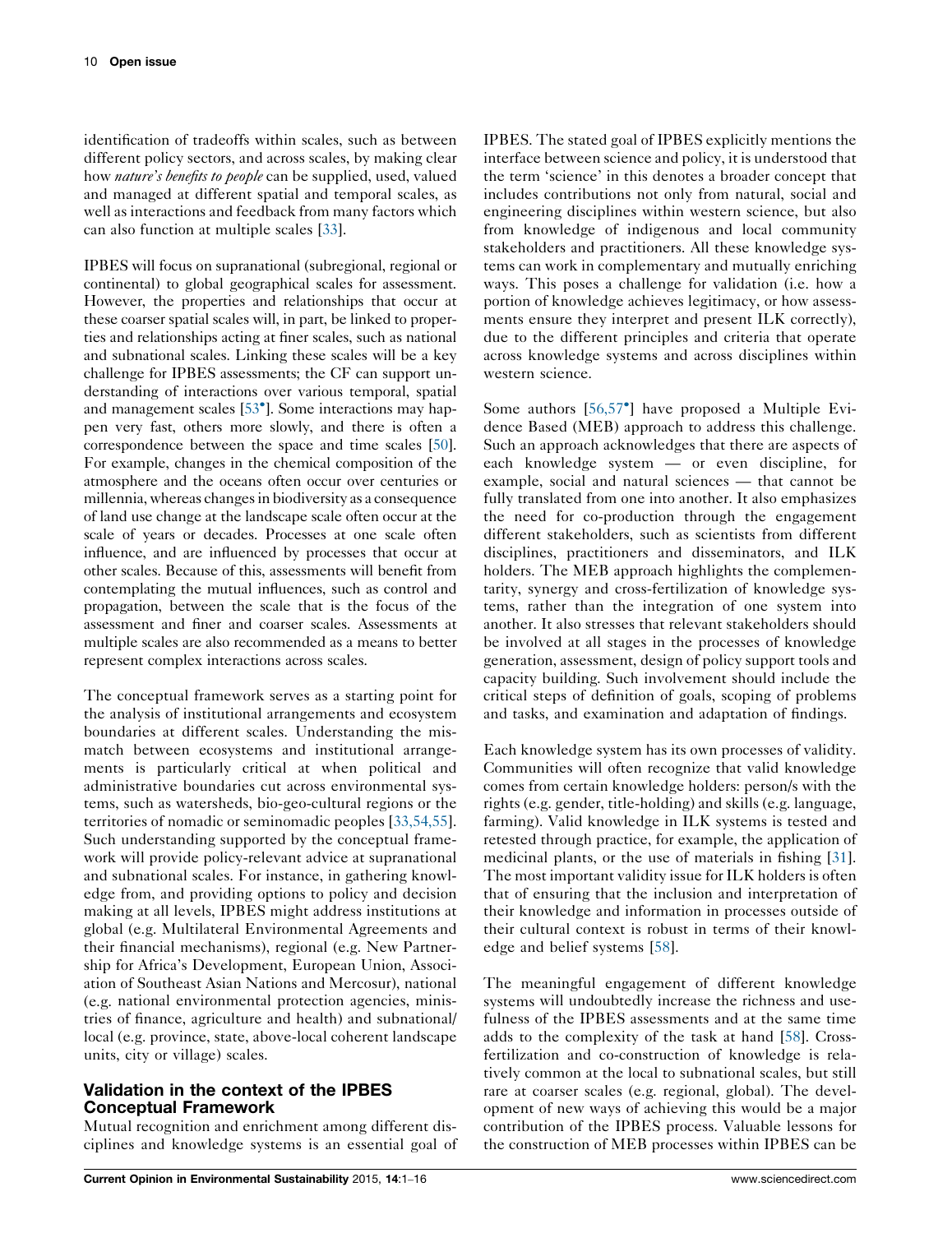drawn from existing initiatives such as Japan's Satoyama Satoumi [[59](#page-14-0)] ([http://collections.unu.edu/view/](http://collections.unu.edu/view/UNU:1508) [UNU:1508](http://collections.unu.edu/view/UNU:1508)), the Community Based Monitoring and Information Systems spearheaded by the International Indigenous Forum on Biodiversity ([http://iifb.](http://iifb.indigenousportal.com/) [indigenousportal.com/\)](http://iifb.indigenousportal.com/), the assessments carried out by the multiple-stakeholder Arctic Council ([http://www.](http://www.arctic-council.org/) [arctic-council.org/](http://www.arctic-council.org/)), and the Fiji Locally Managed Marine Areas Network of community-managed marine areas [\(http://lmmanetwork.dreamhosters.com/fiji\)](http://lmmanetwork.dreamhosters.com/fiji).

# Values and valuation of nature and its benefits to people

The inclusive nature of the CF, in terms of benefits, stakeholders, knowledge systems and worldviews, necessarily requires the consideration of multiple value systems. Value systems vary among individuals within groups, and across groups at various temporal and spatial scales (e.g. some nations tend to be more dominated by value systems that prioritize individual rights and others by value systems that prioritize collective and community-level values) [[60](#page-14-0)]. The many ways of classifying and naming values, and methods for describing them, have been discussed extensively elsewhere  $[6,61–66]$  $[6,61–66]$  $[6,61–66]$  and are beyond the scope of this article. In this section we thus provide a general outline of various approaches to and uses of the term 'value' which are important in the context of the CF and more generally in the work of IPBES.

A necessary first step is to distinguish between different uses of the term 'value'. This can refer to the 'importance, worth or usefulness' as well as to 'held values, principles or moral duties'. Both of these notions of value are pertinent to *nature* and its *benefits to people* as the held values of individuals and groups (e.g. fairness, truthfulness, fidelity, as in 'the values instilled by one's parents') are incorporated within institutions, conforming the basis of a society's culture. In addition, these held values help determine which things a society perceives as being important, beneficial or useful. Both values contribute to achieve a *good quality of life*.

A major distinction adopted in the CF is between intrinsic values and anthropocentric values, including instrumental and relational values. Intrinsic values are those inherent to nature, independent of human judgement, such as nonhuman species' inherent rights to exist. Intrinsic values of nature as defined here have no relationship with possible benefits to humans or their quality of life; they thus fall outside the scope of anthropocentric values and valuation methods. Within anthropocentric values, instrumental values are closely associated with the notion of *nature's* benefits as far as they allow people to achieve a good quality of life, be it through spiritual enlightenment, aesthetic pleasure or the production or consumption of a commodity. They can be linked to economic values(including, but not restricted to monetary valuation) as they reflect the extent

to which they confer satisfaction to humans either directly or indirectly [\[62\]](#page-15-0). Relational values, on the other hand, are imbedded in desirable (sought after) relationships, including those between people and nature (as in 'living in harmony with nature') [\[67\]](#page-15-0), or biophilia [\[68\]](#page-15-0), regardless of whether those relationships imply tradeoffs to obtain *nat*ure's benefits, and therefore they depart from an economic valuation framework [\[69](#page-15-0)<sup>°</sup>]. Relational values are also related to the notion of held values because specific principles or moral duties can determine how individuals relate with *nature* and with other individuals.

Therefore, all *nature's benefits to people* have instrumental values and relational values, and often a given aspect of nature (a species, an ecosystem, a network of ecological interactions) can provide more than one *benefit to people*, with different instrumental and relational values. These two broad categories of values can be expressed in diverse ways within the CF as they can be experienced in a nonconsumptive way (both relational and instrumental values) or through consumption (specific instrumental values), and they can range from spiritual inspiration (both relational and instrumental values) to market-based values (specific instrumental values). They also include existence value (the satisfaction obtained from knowing that nature continues to be there) and future-oriented values. These future-oriented values include bequest value — the preservation of nature for future generations — and the option values of biodiversity as a reservoir of yet-to-be discovered uses from known and still unknown species and biological processes, and as a constant source, through evolutionary processes, of novel biological solutions to the challenges of a changing environment [\[11](#page-13-0)].

Many techniques have been developed to estimate instrumental values from an economic perspective and are used at various scales. However, a debate exists as to whether the biodiversity and ecosystem services values can be aggregated into only one metric, e.g. the monetary one [\[70,71\]](#page-15-0), whether *nature per se* can or should be valued with such techniques; and how to value the role of biological diversity itself as this is multi-layered and therefore hard to evaluate [[60,61,64,72](#page-14-0)°[,73\]](#page-14-0). Evaluating and communicating economic values using a monetary metric can help spread awareness to policymakers and lay people, and help identify social welfare-enhancing decisions and actions regarding conservation of *nature* and its benefits to people, especially when dealing with ecosystem goods and services at local scales and short time horizons, and where the market system is commonplace; this is the case of many provisioning services. But in many situations, when dealing with more complex services such as regulating or cultural services, such valuation may neither be appropriate nor necessary nor sufficient nor practical [[60,62,74](#page-14-0)]. For example, farmers who cherish an agricultural way of life as part of their cultural heritage may feel that these values cannot be captured monetarily. The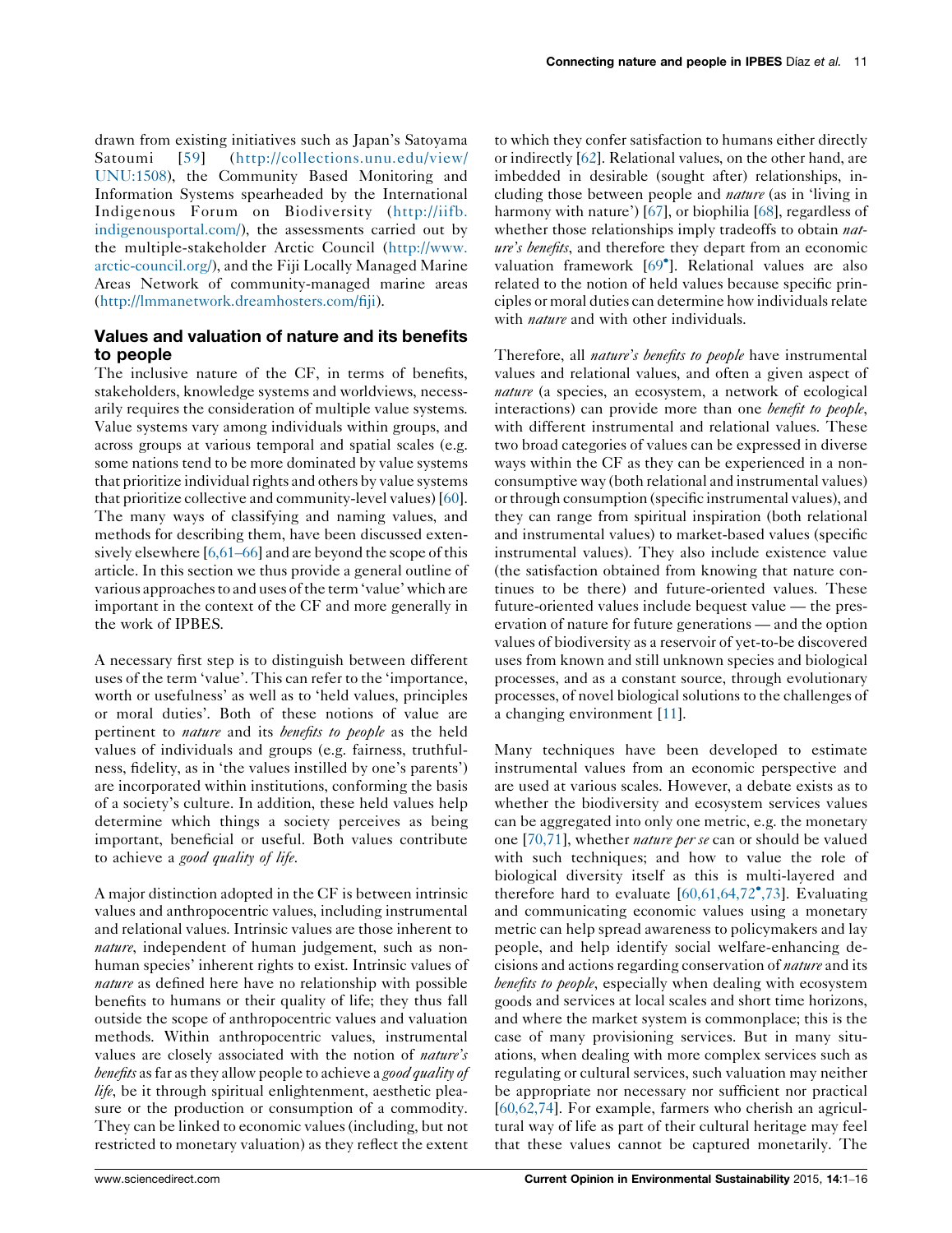provision of clean drinking water by vegetated watersheds is seen by some cultures as an entitlement and not a commodity, thus being beyond the market logic [\[60](#page-14-0)]. Sacred groves have been protected for millennia based on value systems that hold as sacred particular pieces of forest, supported by taboos about their use [[47\]](#page-14-0). It is questionable whether the monetary valuation of such benefits would be helpful in maintaining them.

Whatever the approach chosen, valuation approaches and techniques need to fit with the value system of all stakeholders involved to make sure that their preferences, interests, perceptions of nature, and ideas of what would be the legacy to future generations are considered [[4,26](#page-13-0)]. Pairing different value systems with different valuation approaches and techniques can provide an integrated value map of *nature's benefits*. This in turn is necessary to identify how policy tools can minimize potential value conflicts across stakeholders and thus enable to take into account the trade-offs between an efficient allocation of nature's benefits and their equitable distribution across stakeholders [[26,75](#page-14-0)<sup>°</sup>].

In summary, multiple valuations may help identify a set of decisions, embedded within an institutional context. This can lead to a good quality of life by supporting the flow of nature's benefits to people. The more valuation can reflect the value systems embedded in formal and informal institutions of the involved stakeholders, and the more it can appropriately characterize the distribution of the costs and benefits of proposed actions or policies (across time, space and stakeholders), the more useful it is likely to be [\[76,77\]](#page-15-0). Valuation frameworks applicable to diverse socio-cultural contexts would be a major contribution by IPBES to the knowledge-policy interface.

# The way ahead

The CF presented in this article is a drastically simplified representation of the links between very heterogenous constellation of societies and an overwhelmingly diverse natural world, We argue that such degree of simplification is justified by the interdisciplinary and cross-cultural understanding required by the unprecedented intent of IPBES to bring together the perspectives and information of a wide spectrum of knowledge systems and stakeholders on the status and trends of the living world and its benefits to people, what to do about them now and what to expect in the future. Within this context, the CF has been considered a 'Rosetta Stone' [[78\]](#page-15-0) to enable 'translating' basic concepts and facilitating communication, and assisting the formulation of fundamental understanding that is transparent, salient, credible and legitimate to all parties involved [\[79](#page-15-0)].

IPBES explicitly aims to inform policy and practice. By helping identify the essential elements and interactions that are the causes of and solutions to detrimental changes in biodiversity and ecosystems and subsequent loss of their benefits to present and future generations, the CF should also contribute to positive transformation [[80\]](#page-15-0).

Considering that the focus on co-design and con-construction of integrative knowledge around complex problems is shared by an increasing number of initiatives [\[81](#page-15-0)–83], the CF has the potential to be useful beyond the scope of IPBES. Whether it will have a major influence on the scientific research and knowledge-policy arenas will be tested by practice.

# Acknowledgements

The process leading to the IPBES Conceptual Framework was funded by the IPBES. We are grateful to the United Nations Environment Programme (UNEP) and Educational, Scientific and Cultural Organization (UNESCO), the Governments of Japan, South Africa, the United Kingdom as well as ICSU (International Council for Science), DIVERSITAS, the International Human Dimensions Programme for global change research (IHDP) and the International Union for the Conservation of Nature (IUCN) for hosting, funding and/or providing technical and administrative support during the process and events that led to the production of the CF. We thank Antonio Díaz de León and Porfirio Álvarez for their contribution to [Box](#page-7-0) 2. S Díaz was partially supported by CONICET, Universidad Nacional de Córdoba, FONCyT and the Inter-American Institute for Global Change Research (IAI, with support of the US National Science Foundation). S Demissew was partially supported by Addis Ababa University.

#### **Glossary**

Anthropogenic assets: Built-up infrastructure, health facilities, knowledge (including indigenous and local knowledge systems and technical or scientific knowledge, as well as formal and non-formal education), technology (both physical objects and procedures), and financial assets among others.

Biocultural diversity: Biocultural diversity, defined as the total variety exhibited by the world's natural and cultural systems, explicitly considers the idea that culture and nature are mutually constituting, and denotes three concepts: Firstly, diversity of life includes human cultures and languages; secondly, links exist between biodiversity and cultural diversity; and finally, these links have developed over time through mutual adaptation and possibly co-evolution. Biocultural diversity incorporates ethnobiodiversity.

Biodiversity (contraction of biological diversity): The variability among living organisms from all sources including terrestrial, marine and other aquatic ecosystems and the ecological complexes of which they are a part. This includes variation in genetic, phenotypic, phylogenetic, and functional attributes, as well as changes in abundance and distribution over time and space within and among species, biological communities and ecosystems.

Biosphere: All the ecosystems of the world considered together. It includes the organisms living on the Earth, the resources they use and the space they occupy on part of the Earth's crust (the lithosphere), in the oceans (the hydrosphere) and in the atmosphere.

Baseline: A minimum or starting point with which to compare other information (e.g. for comparisons between past and present or before and after an intervention).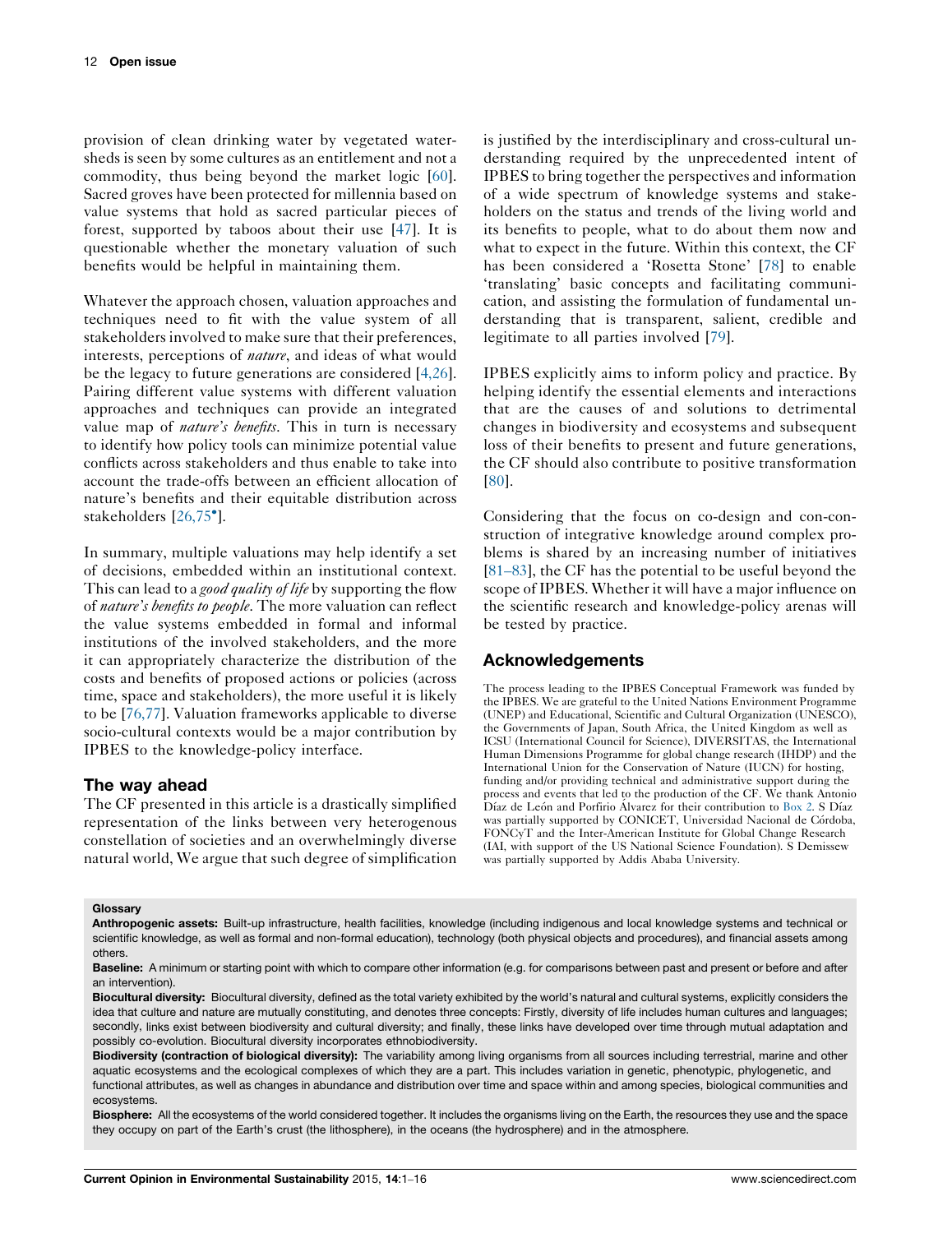Cosmocentric: A vision of reality that places the highest importance or emphasis in the universe or nature, as opposite to and anthropocentric vision, which strongly focuses on humankind as the most important element of existence.

Drivers: Natural or anthropogenic (human-induced) factor that directly or indirectly causes a change in nature.

Drivers, anthropogenic direct: Direct drivers that are the result of human decisions, namely, of institutions and governance systems and other indirect drivers.

Drivers, direct: Drivers (both natural and anthropogenic) that operate directly on nature (sometimes also called pressures).

Drivers, indirect: Drivers that operate by altering the level, direction or rate of change of one or more direct drivers.

Drivers, institutions and governance and other indirect: The ways in which societies organize themselves. They are the underlying causes of environmental change that are external to the ecosystem in question, on which they operate through direct drivers.

Drivers, natural direct: Direct drivers that are not the result of human activities and are beyond human control.

Ecosystem: A dynamic complex of plant, animal, and micro-organism communities and their non-living environment interacting as a functional unit Ecosystems can be defined at a variety of scales, from a single pond to the globe. Humans and their activities are part of ecosystems as well. Ecosystem functioning: The flow of energy and materials through the arrangement of biotic and abiotic components of an ecosystem. It includes many processes such as biomass production, trophic transfer through plants and animals, nutrient cycling, water dynamics and heat transfer. The concept is used here in the broad sense and it can thus be taken as being synonymous with ecosystem properties or ecosystem structure and function.

Ecosystem services: The benefits (and occasionally losses or detriments) that people obtain from ecosystems. These include provisioning services such as food and water; regulating services such as flood and disease control; and cultural services such as recreation, ethical and spiritual,

educational and sense of place. In the original definition of the Millennium Ecosystem Assessment the concept of 'ecosystem goods and services' is synonymous with ecosystem services. Other approaches distinguish 'final ecosystem services' that directly deliver welfare gains and/or losses to people through goods from this general term that includes the whole pathway from ecological processes through to final ecosystem services, goods and anthropocentric values to people.

Ecosystem goods: According to the Millennium Ecosystem Assessment, they are included in the general definition of ecosystem services.

According to other approaches, they are objects from ecosystems that people value through experience, use or consumption. The use of this term in the context of this document goes well beyond a narrow definition of goods simply as physical items that are bought and sold in markets, and includes objects that have no market price.

Ethnobiodiversity: The uses, knowledge, beliefs, management systems, taxonomies and language that a given culture has for the biodiversity with which it relates (ecosystems, species and genetic diversity). Ethnobiodiversity is part of biocultural diversity.

Good quality of life: The achievement of a fulfilled human life, the criteria for which may vary greatly across different societies and groups within societies. It is a context-dependent state of individuals and human groups, comprising aspects such access to food, water, energy and livelihood security, and also health, good social relationships and equity, security, cultural identity, and freedom of choice and action. 'Living in harmony with nature', 'living-well in balance and harmony with Mother Earth' and 'human well-being' are examples of different perspectives on good quality of life. Human well-being: See well-being.

Indigenous and local knowledge system (ILK): A cumulative body of knowledge, practice and belief, evolving by adaptive processes and handed down through generations by cultural transmission, about the relationship of living beings (including humans) with one another and with their environment. It is also referred to by other terms such as, for example, Indigenous, local or traditional knowledge, traditional ecological/environmental

knowledge (TEK), farmers' or fishers' knowledge, ethnoscience, indigenous science, folk science. Institutions: Encompass all formal and informal interactions among stakeholders and social structures that determine how decisions are taken and implemented, how power is exercised and how responsibilities are distributed.

Knowledge system: A body of propositions that are adhered to, whether formally or informally, and are routinely used to claim truth.

Level of resolution: Degree of detail captured in an analysis. A high level of resolution implies a highly detailed analysis, usually associated with finer spatial and temporal scales. A low level of resolution implies a less detailed analysis, usually associated with coarser spatial and temporal scales. Living in harmony with nature: A perspective on good quality of life based on the interdependence that exists among human beings, other living species and elements of nature. It implies that we should live peacefully alongside all other organisms even though we may need to exploit other organisms to some degree.

Living-well in balance and harmony with Mother Earth: A concept originating in the visions of indigenous peoples worldwide which refers to the broad understanding of the relationships among people and between people and Mother Earth. The concept of living-well refers to: Firstly, balance and harmony of individuals considering both the material and spiritual dimensions; secondly, balance and harmony among individuals taking into account the relationship of individuals with a community; and finally, balance and harmony between human beings and Mother Earth. Living-well means living in balance and harmony with everybody and everything, with the most important aspect being life itself rather than the individual human being. Living-well refers to living in community, in brotherhood, in complementarity; it means a self-sustaining, communitarian and harmonic life. Mother Earth: An expression used in a number of countries and regions to refer to the planet Earth and the entity that sustains all living things found in nature with which humans have an indivisible, interdependent physical and spiritual relationship.

Nature: The natural world, with emphasis on the diversity of living organisms and their interactions among themselves and with their environment. Nature's benefits to people: All the benefits (and occasionally losses or detriments) that humanity obtains from nature.

Policy tools: Instruments used by governance bodies at all scales to implement their policies. Environmental policies, for example, could be implemented through tools such as legislation, economic incentives or dis-incentives, including taxes and tax exemptions, or tradable permits and fees. Scenarios: Plausible alternative future situations based on a particular set of assumptions. Scenarios are associated with lower certainty than projections, forecasts or predictions. For example, socio-economic scenarios are frequently based on storylines describing several alternative, plausible trajectories of population growth, economic growth and per capita consumption, among other things. These are commonly coupled with projections of impacts on biodiversity and ecosystem services based on more quantitative models. The term 'scenarios' is sometimes used to describe the outcomes of socio-economic scenarios coupled with models of impacts, owing to the high uncertainty associated with the socioeconomic trajectories.

Systems of life: The complex, integrated interactions of living beings (including humans), such as the cultural attributes of communities, socioeconomic conditions and biophysical variables.

Trend: The general direction in which the structure or dynamics of a system tends to change, even if individual observations vary. Values: Those actions, processes, entities or objects that are worthy or important (sometimes values may also refer to moral principles).

Values, bequest: The satisfaction of preserving the option of future generations to enjoy nature and its benefits.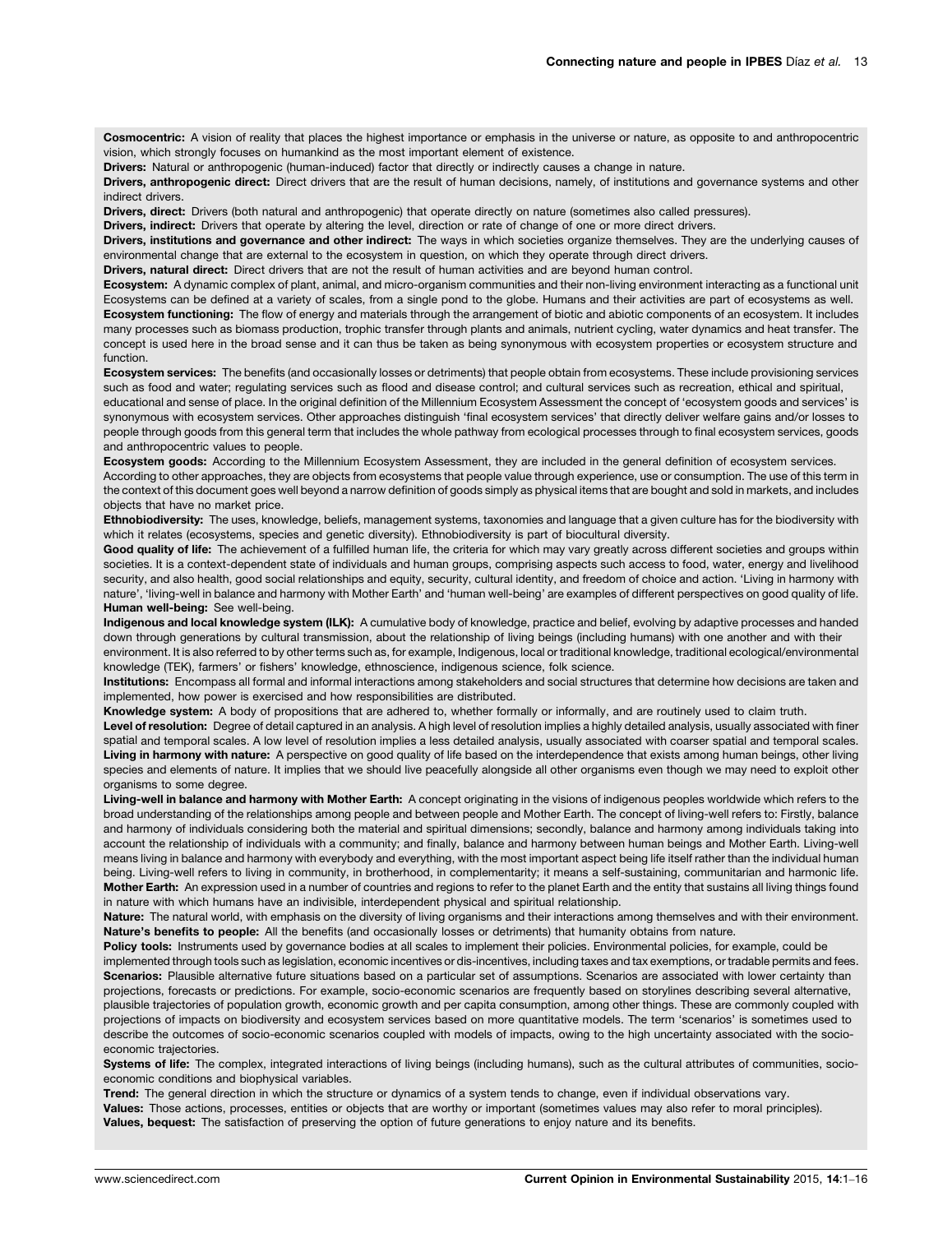<span id="page-13-0"></span>Values, existence: The satisfaction obtained from knowing that nature endures.

Values, instrumental: The direct and indirect contributions of nature's benefits to the achievement of a good quality of life. Within the specific framework of the Total Economic Value, instrumental values can be classified into use (direct and indirect use values) on the one hand, and non-use values (option, bequest and existence values) on the other. Sometimes option values at considered as use values as well.

Values, intrinsic: The values inherent to nature, independent of human judgement, and therefore beyond the scope of anthropocentric valuation approaches.

Values, option: The potential ability to use some nature's benefits in the future, although they are not currently used or the likelihood for their future use is low. It represents the willingness to preserve an option for the future enjoyment of known or yet unknown nature's benefits. The 'option values of biodiversity', that is, the value of maintaining living variation in order to provide possible future uses and benefits, often used within the context of conservation biology, is included in this broad concept.

Values, relational: The values that are imbedded in desirable (sought after) relationships, including those among people and between people and nature; because such relationships are valued regardless of whether they imply tradeoffs to obtain nature's benefits, relational values depart from economic valuation frameworks.

Value systems: Set of values according to which people, societies and organizations regulate their behaviour. Value systems can be identified in individuals and social groups and thus families, stakeholder groups and ethnic groups may be characterized by specific value systems.

Well-being: A perspective on a good life that comprises access to basic materials for a good life, freedom and choice, health and physical wellbeing, good social relations, security, peace of mind and spiritual experience.

Western science: (Also called modern science, Western scientific knowledge or international science) is used in the context of the CF as a broad term to refer to knowledge typically generated in universities, research institutions and private firms following paradigms and methods typically associated with the 'scientific method' consolidated in Post-Renaissance Europe on the basis of wider and more ancient roots. It is typically transmitted through scientific journals and scholarly books. Some of its central tenets are observer independence, replicable findings, systematic scepticism, and transparent research methodologies with standard units and categories.

### References and recommended reading

Papers of particular interest, published within the period of review, have been highlighted as:

- of special interest
- 1. Larigauderie A, Mooney HA: The [Intergovernmental](http://refhub.elsevier.com/S1877-3435(14)00116-X/sbref0005) science-policy Platform on [Biodiversity](http://refhub.elsevier.com/S1877-3435(14)00116-X/sbref0005) and Ecosystem Services: moving a step closer to an IPCC-like [mechanism](http://refhub.elsevier.com/S1877-3435(14)00116-X/sbref0005) for [biodiversity](http://refhub.elsevier.com/S1877-3435(14)00116-X/sbref0005). Curr Opin Environ Sustain 2010, 2:9-14.
- 2. Perrings C, Duraiappah A, [Larigauderie](http://refhub.elsevier.com/S1877-3435(14)00116-X/sbref0010) A, Mooney H: The [biodiversity](http://refhub.elsevier.com/S1877-3435(14)00116-X/sbref0010) and ecosystem services science–policy interface. Science 2011, 331[:1139-1140.](http://refhub.elsevier.com/S1877-3435(14)00116-X/sbref0010)
- 3. Östrom E: A general framework for analysing [sustainability](http://refhub.elsevier.com/S1877-3435(14)00116-X/sbref0015) of social–[ecological](http://refhub.elsevier.com/S1877-3435(14)00116-X/sbref0015) systems. Science 2009, 325:419-422.
- 4. Díaz S, Quétier F, Cáceres DM, Trainor SF, Pérez-Harguindeguy N, [Bret-Harte](http://refhub.elsevier.com/S1877-3435(14)00116-X/sbref0020) MS, Finegan B, Peña-Claros M, Poorter L: Linking functional diversity and social actor strategies in a [framework](http://refhub.elsevier.com/S1877-3435(14)00116-X/sbref0020) f<mark>or [interdisciplinary](http://refhub.elsevier.com/S1877-3435(14)00116-X/sbref0020) analysis of nature's benefits to society.</mark><br>Proc Natl Acad Sci U S A 2011, **108**[:895-902.](http://refhub.elsevier.com/S1877-3435(14)00116-X/sbref0020)
- 5. Ash N, Blanco H, Brown C, Garcia K, Tomich T, Vira B: [Ecosystems](http://refhub.elsevier.com/S1877-3435(14)00116-X/sbref0025) and Human Well-Being: A Manual for Assessment [Practitioners](http://refhub.elsevier.com/S1877-3435(14)00116-X/sbref0025). [Washington,](http://refhub.elsevier.com/S1877-3435(14)00116-X/sbref0025) DC: Island Press; 2010, .
- 6. National Academy of Sciences USA: Valuing [Ecosytem](http://refhub.elsevier.com/S1877-3435(14)00116-X/sbref0030) Services: Toward Better Environmental [Decision-Making](http://refhub.elsevier.com/S1877-3435(14)00116-X/sbref0030). Wasghinton, DC: National [Academies](http://refhub.elsevier.com/S1877-3435(14)00116-X/sbref0030) Press; 2004, .
- 7. Millennium Ecosystem [Assessment:](http://refhub.elsevier.com/S1877-3435(14)00116-X/sbref0035) Ecosystems and Human Well-Being: Synthesis. [Washington,](http://refhub.elsevier.com/S1877-3435(14)00116-X/sbref0035) DC: Island Press; 2005, .
- 8. Carpenter SR, Mooney HA, Agard J, [Capistrano](http://refhub.elsevier.com/S1877-3435(14)00116-X/sbref0040) D, DeFries RS, Diaz S, Dietz T, Duraiappah AK, [Oteng-Yeboah](http://refhub.elsevier.com/S1877-3435(14)00116-X/sbref0040) A, Pereira HM et al.: Science for managing [ecosystem](http://refhub.elsevier.com/S1877-3435(14)00116-X/sbref0040) services: beyond the Millennium Ecosystem [Assessment](http://refhub.elsevier.com/S1877-3435(14)00116-X/sbref0040). Proc Natl Acad Sci U S A 2009, 106[:1305-1312.](http://refhub.elsevier.com/S1877-3435(14)00116-X/sbref0040)
- laccarino M: Science and culture. EMBO Rep 2003, 4[:220-223.](http://refhub.elsevier.com/S1877-3435(14)00116-X/sbref0045)
- 10. Ramnath A: [''Indigenous](http://refhub.elsevier.com/S1877-3435(14)00116-X/sbref0050) knowledge'' and ''Science'' in the age of [globalization](http://refhub.elsevier.com/S1877-3435(14)00116-X/sbref0050). IIM Kozhikode Soc Manage Rev 2013, 3[:101-107.](http://refhub.elsevier.com/S1877-3435(14)00116-X/sbref0050)
- 11. Faith DP, [Magallon](http://refhub.elsevier.com/S1877-3435(14)00116-X/sbref0055) S, Hendry AP, Conti E, Yahara T, Donoghue MJ: Evosystem services: an [evolutionary](http://refhub.elsevier.com/S1877-3435(14)00116-X/sbref0055) [perspective](http://refhub.elsevier.com/S1877-3435(14)00116-X/sbref0055) on the links between biodiversity and human wellbeing. Curr Opin [Environ](http://refhub.elsevier.com/S1877-3435(14)00116-X/sbref0055) Sustain 2010, 2:66-74.
- 12. Mace GM, Reyers B, [Alkemade](http://refhub.elsevier.com/S1877-3435(14)00116-X/sbref0060) R, Biggs R, Chapin Iii FS,  $\bullet$ Cornell SE, Díaz S, [Jennings](http://refhub.elsevier.com/S1877-3435(14)00116-X/sbref0060) S, Leadley P, Mumby PJ:

[Approaches](http://refhub.elsevier.com/S1877-3435(14)00116-X/sbref0060) to defining a planetary boundary for biodiversity. Global Environ Change 2014, 28[:289-297.](http://refhub.elsevier.com/S1877-3435(14)00116-X/sbref0060)

A critical evaluation of the issue of a single global biodiversity boundary, proposing alternative approaches and metrics.

- 13. Loh J, Harmon D: A global index of [biocultural](http://refhub.elsevier.com/S1877-3435(14)00116-X/sbref0065) diversity. Ecol Indicat 2005, 5[:231-241.](http://refhub.elsevier.com/S1877-3435(14)00116-X/sbref0065)
- 14. Maffi L: Biocultural diversity and [sustainability](http://refhub.elsevier.com/S1877-3435(14)00116-X/sbref0070). In The Sage Handbook of [Environment](http://refhub.elsevier.com/S1877-3435(14)00116-X/sbref0070) and Society. Edited by Pretty J, Ball AS, [Benton](http://refhub.elsevier.com/S1877-3435(14)00116-X/sbref0070) TS, Lee GJ, Orrm DR, Pfeffer D, Ward MJH. Sage [Publications;](http://refhub.elsevier.com/S1877-3435(14)00116-X/sbref0070) 2007.
- 15. Thaman RR: Pacific island [agrobiodiversity](http://refhub.elsevier.com/S1877-3435(14)00116-X/sbref0075) and [ethnobiodiversity:](http://refhub.elsevier.com/S1877-3435(14)00116-X/sbref0075) a foundation for sustainable pacific island<br>life. [Biodiversity](http://refhub.elsevier.com/S1877-3435(14)00116-X/sbref0075) (Ottawa) 2008, 9:102-110.
- 16. Estado [Plurinacional](http://refhub.elsevier.com/S1877-3435(14)00116-X/sbref0080) de Bolivia: Ley de Derechos de la Madre [Tierra](http://refhub.elsevier.com/S1877-3435(14)00116-X/sbref0080). Gaceta Oficial de Bolivia; 2010.
- 17. Pacheco D: [Living-Well](http://refhub.elsevier.com/S1877-3435(14)00116-X/sbref0085) in Harmony and Balance with Mother Earth. A Proposal for Establishing a New Global [Relationship](http://refhub.elsevier.com/S1877-3435(14)00116-X/sbref0085) Between Human Beings and Mother Earth. La Paz: [Universidad](http://refhub.elsevier.com/S1877-3435(14)00116-X/sbref0085) de la Cordillera: 2014.
- 18. Callicot J, Ames R: Nature in Asian [Traditions](http://refhub.elsevier.com/S1877-3435(14)00116-X/sbref0090) of Thought: Essays in [Environmental](http://refhub.elsevier.com/S1877-3435(14)00116-X/sbref0090) Philosophy. Albany: State University of New York; [1989,](http://refhub.elsevier.com/S1877-3435(14)00116-X/sbref0090) .
- 19. Asamblea [Constituyente](http://refhub.elsevier.com/S1877-3435(14)00116-X/sbref0095) de la República del Ecuador: Constitución de la República del Ecuador. 2008.
- 20. Zimmerer K: Environmental governance through ''Speaking Like an Indigenous State'' and respatializing resources: ethical livelihood concepts in Bolivia as versatility or verisimilitude? Geoforum 2013, 57 [http://dx.doi.org/10.1016/](http://dx.doi.org/10.1016/j.geoforum.2013.07.004) [j.geoforum.2013.07.004.](http://dx.doi.org/10.1016/j.geoforum.2013.07.004)
- 21. Gallai N, Salles J-M, Settele J, Vaissière BE: [Economic](http://refhub.elsevier.com/S1877-3435(14)00116-X/sbref0105) valuation of the [vulnerability](http://refhub.elsevier.com/S1877-3435(14)00116-X/sbref0105) of world agriculture confronted with [pollinator](http://refhub.elsevier.com/S1877-3435(14)00116-X/sbref0105) decline. Ecol Econ 2009, 68:810-821.
- 22. Potts SG, Biesmeijer JC, Kremen C, Neumann P, [Schweiger](http://refhub.elsevier.com/S1877-3435(14)00116-X/sbref0110) O, Kunin WE: Global [pollinator](http://refhub.elsevier.com/S1877-3435(14)00116-X/sbref0110) declines: trends, impacts and drivers. Trends Ecol Evol 2010, 25[:345-353.](http://refhub.elsevier.com/S1877-3435(14)00116-X/sbref0110)
- 23. Hill R, Baird A, Buchanan D: [Aborigines](http://refhub.elsevier.com/S1877-3435(14)00116-X/sbref0115) and fire in the Wet Tropics of Queensland, Australia: ecosystem [management](http://refhub.elsevier.com/S1877-3435(14)00116-X/sbref0115) across cultures. Soc Nat Resour 1999, 12[:205-223.](http://refhub.elsevier.com/S1877-3435(14)00116-X/sbref0115)
- 24. Sharer RJ: The Ancient Maya. Stanford, CA: Stanford [University](http://refhub.elsevier.com/S1877-3435(14)00116-X/sbref0120) [Press;](http://refhub.elsevier.com/S1877-3435(14)00116-X/sbref0120) 2006, .
- 25. Reyers B, Biggs R, Cumming GS, Elmqvist T, [Hejnowicz](http://refhub.elsevier.com/S1877-3435(14)00116-X/sbref0125) AP, Polasky S: Getting the measure of [ecosystem](http://refhub.elsevier.com/S1877-3435(14)00116-X/sbref0125) services: a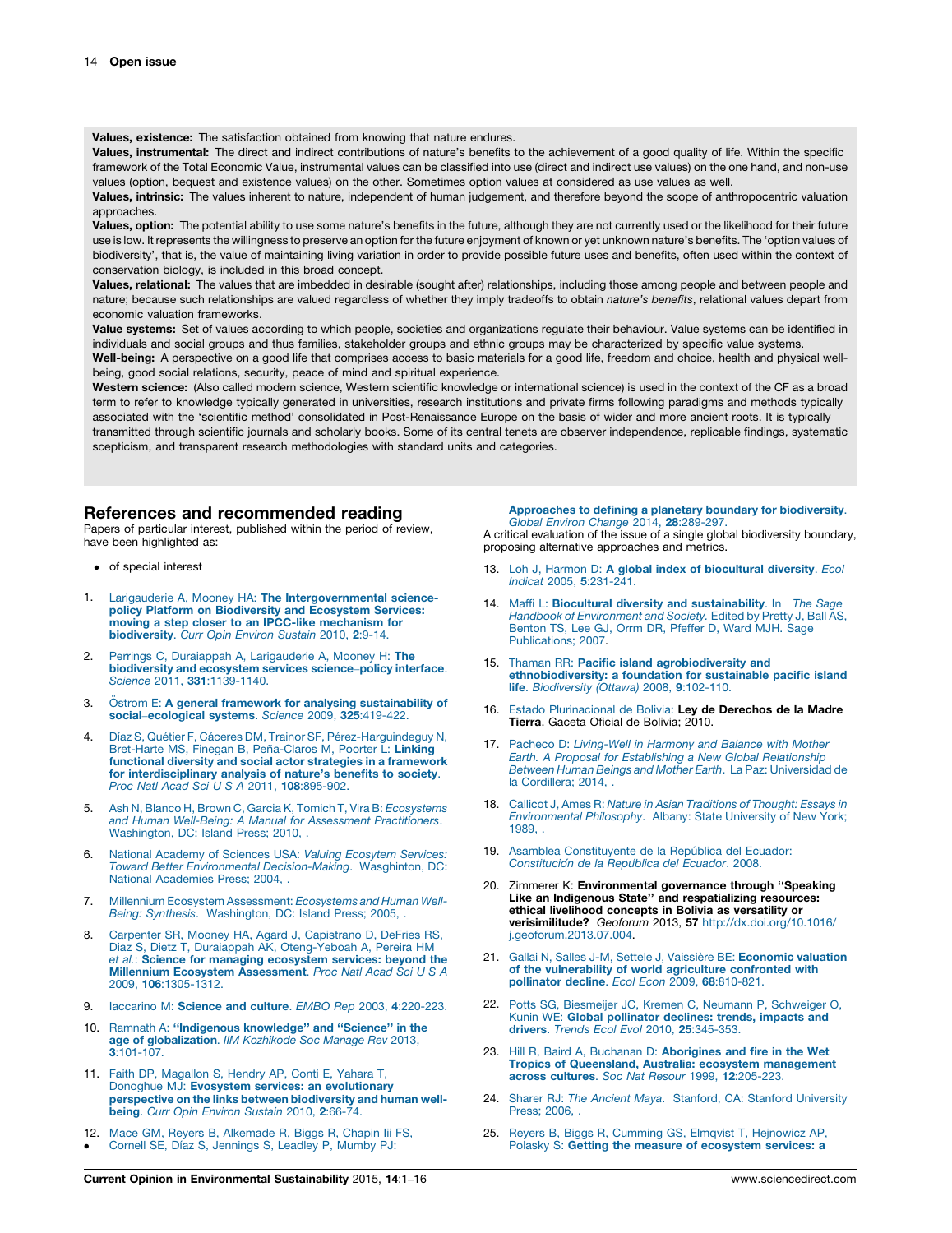<span id="page-14-0"></span>social–[ecological](http://refhub.elsevier.com/S1877-3435(14)00116-X/sbref0125) approach. Front Ecol Environ 2013, 11[:268-273.](http://refhub.elsevier.com/S1877-3435(14)00116-X/sbref0125)

- 26. [Spangenberg](http://refhub.elsevier.com/S1877-3435(14)00116-X/sbref0130) J, Görg C, Truongd D, Tekkene, Bustamente J, Settele J: Provision of ecosystem services is [determined](http://refhub.elsevier.com/S1877-3435(14)00116-X/sbref0130) by human agency, not [ecosystem](http://refhub.elsevier.com/S1877-3435(14)00116-X/sbref0130) functions. Four case studies. Int J [Biodivers](http://refhub.elsevier.com/S1877-3435(14)00116-X/sbref0130) Sci Ecosyst Serv Manage 2014, 10:40-53.
- 27. Shapiro J, Báldi A: Accurate [accounting:](http://refhub.elsevier.com/S1877-3435(14)00116-X/sbref0135) how to balance ecosystem services and [disservices](http://refhub.elsevier.com/S1877-3435(14)00116-X/sbref0135). Ecosyst Serv 2014, 7:201- [202.](http://refhub.elsevier.com/S1877-3435(14)00116-X/sbref0135)
- 28. Luck GW, [Harrington](http://refhub.elsevier.com/S1877-3435(14)00116-X/sbref0140) R, Harrison PA, Kremen C, Berry PM, Bugter R, [Dawson](http://refhub.elsevier.com/S1877-3435(14)00116-X/sbref0140) TP, de Bello F, Diaz S, Feld CK et al.: Quantifying the [contribution](http://refhub.elsevier.com/S1877-3435(14)00116-X/sbref0140) of organisms to the provision of [ecosystem](http://refhub.elsevier.com/S1877-3435(14)00116-X/sbref0140) services. Bioscience 2009, 59:223-235.
- 29. Daw T, Brown K, Rosendo S, Pomeroy R: [Applying](http://refhub.elsevier.com/S1877-3435(14)00116-X/sbref0145) the [ecosystem](http://refhub.elsevier.com/S1877-3435(14)00116-X/sbref0145) services concept to poverty alleviation: the need to [disaggregate](http://refhub.elsevier.com/S1877-3435(14)00116-X/sbref0145) human well-being. Environ Conserv 2011, 38:370- [379.](http://refhub.elsevier.com/S1877-3435(14)00116-X/sbref0145)
- 30. Östrom E: Governing the [Commons:](http://refhub.elsevier.com/S1877-3435(14)00116-X/sbref0150) The Evolution of Institutions for Collective Action. [Cambridge:](http://refhub.elsevier.com/S1877-3435(14)00116-X/sbref0150) Cambridge University Press; [1990,](http://refhub.elsevier.com/S1877-3435(14)00116-X/sbref0150) .
- 31. Winter G (Ed): Multilevel Governance of Global [Environmental](http://refhub.elsevier.com/S1877-3435(14)00116-X/sbref0155) Change [Perspectives](http://refhub.elsevier.com/S1877-3435(14)00116-X/sbref0155) from Science, Sociology and the Law. Cambridge: Cambridge University Press; 2006.
- 32. [Borrini-Feyerabend](http://refhub.elsevier.com/S1877-3435(14)00116-X/sbref0160) G, Hill R: Governance of the conservation of nature. In Protected Area Governance and [Management.](http://refhub.elsevier.com/S1877-3435(14)00116-X/sbref0160) Edited by Worboys G, [Lockwood](http://refhub.elsevier.com/S1877-3435(14)00116-X/sbref0160) M, Kothari A, Feary S, Pulsford I. ANU [Press;](http://refhub.elsevier.com/S1877-3435(14)00116-X/sbref0160) 2015[:170-205](http://refhub.elsevier.com/S1877-3435(14)00116-X/sbref0160).
- 33. [Duraiappah](http://refhub.elsevier.com/S1877-3435(14)00116-X/sbref0165) AK, Asah ST, Brondizio ES, Kosoy N, O'Farrell PJ, [Prieur-Richard](http://refhub.elsevier.com/S1877-3435(14)00116-X/sbref0165) A-H, Subramanian SM, Takeuchi K: Managing the [mismatches](http://refhub.elsevier.com/S1877-3435(14)00116-X/sbref0165) to provide ecosystem services for human wellbeing: a conceptual framework for [understanding](http://refhub.elsevier.com/S1877-3435(14)00116-X/sbref0165) the New [Commons](http://refhub.elsevier.com/S1877-3435(14)00116-X/sbref0165). Curr Opin Environ Sustain 2014, 7:94-100.
- 34. Östrom E: [Collective](http://refhub.elsevier.com/S1877-3435(14)00116-X/sbref0170) action and the evolution of social norms. J Econ Perspect 2000, 14[:137-158.](http://refhub.elsevier.com/S1877-3435(14)00116-X/sbref0170)
- 35. Max-Neef MA: [Development](http://refhub.elsevier.com/S1877-3435(14)00116-X/sbref0175) and human needs. In Real-Life Economics: [Understanding](http://refhub.elsevier.com/S1877-3435(14)00116-X/sbref0175) Wealth Creation. Edited by Elkins P, Max-Neef MA. [Routledge;](http://refhub.elsevier.com/S1877-3435(14)00116-X/sbref0175) 1992[:197-213](http://refhub.elsevier.com/S1877-3435(14)00116-X/sbref0175).
- 36. Rogers DS, [Duraiappah](http://refhub.elsevier.com/S1877-3435(14)00116-X/sbref0180) AK, Antons DC, Munoz P, Bai X, Fragkias M, Gutscher H: A vision for human [well-being:](http://refhub.elsevier.com/S1877-3435(14)00116-X/sbref0180) transition to social [sustainability](http://refhub.elsevier.com/S1877-3435(14)00116-X/sbref0180). Curr Opin Environ Sustain 2012, 4[:61-73.](http://refhub.elsevier.com/S1877-3435(14)00116-X/sbref0180)

37. [Duraiappah](http://refhub.elsevier.com/S1877-3435(14)00116-X/sbref0185) AK, Muñoz P: Inclusive wealth: a tool for the United • Nations. *Environ Dev Econ 2*012, 17:362-367.<br>Contributes to the discussion on the need for comprehensive metrics of Nations. Environ Dev Econ 2012, 17[:362-367.](http://refhub.elsevier.com/S1877-3435(14)00116-X/sbref0185)

human wellbeing. 38. [Kubiszewski](http://refhub.elsevier.com/S1877-3435(14)00116-X/sbref0190) I, Costanza R, Franco C, Lawn P, Talberth J,

• Jackson T, Aylmer C: Beyond GDP Measuring and a global genuine [progress](http://refhub.elsevier.com/S1877-3435(14)00116-X/sbref0190). *Ecol Econ* 2013, 93:57-68.<br>See annotation to Ref. [37°]. Jackson T, Aylmer C: Beyond GDP [Measuring](http://refhub.elsevier.com/S1877-3435(14)00116-X/sbref0190) and achieving

- 39.  $\bullet$ Costanza R, [Kubiszewski](http://refhub.elsevier.com/S1877-3435(14)00116-X/sbref0195) I, Giovannini E, Lovins H, McGlade J, Pickett KE, [Ragnarsdottir](http://refhub.elsevier.com/S1877-3435(14)00116-X/sbref0195) KV, Roberts D, De Vogli R, Wilkinson R: Time to leave GDP behind. Nature 2014, 505[:283-285.](http://refhub.elsevier.com/S1877-3435(14)00116-X/sbref0195)
- See annotation to Ref. [37°].
- 40. Zimmerer K: The [indigenous](http://refhub.elsevier.com/S1877-3435(14)00116-X/sbref0200) Andean concept of Kawsay, the politics of knowldege and [development](http://refhub.elsevier.com/S1877-3435(14)00116-X/sbref0200) and the borderlands of [environmental](http://refhub.elsevier.com/S1877-3435(14)00116-X/sbref0200) sustainability in Latin America. PMLA Theor Methodol 2012, 127[:600-606.](http://refhub.elsevier.com/S1877-3435(14)00116-X/sbref0200)
- 41. Yahara T: History of the human use of [environment](http://refhub.elsevier.com/S1877-3435(14)00116-X/sbref0205) over 50,000 years and lessons toward ''Shizen Kyosei [Shakai''](http://refhub.elsevier.com/S1877-3435(14)00116-X/sbref0205) (society in harmony with nature). In What is [Environmental](http://refhub.elsevier.com/S1877-3435(14)00116-X/sbref0205) History?. Edited by Yumoto T, Yahara T, Matsuda H. [2011:75-104.](http://refhub.elsevier.com/S1877-3435(14)00116-X/sbref0205) Bun-ichi Sogo Shuppan (in [Japanese\).](http://refhub.elsevier.com/S1877-3435(14)00116-X/sbref0205)
- 42. Hajjar R, Jarvis DI, [Gemmill-Herren](http://refhub.elsevier.com/S1877-3435(14)00116-X/sbref0210) B: The utility of crop genetic diversity in [maintaining](http://refhub.elsevier.com/S1877-3435(14)00116-X/sbref0210) ecosystem services. Agric Ecosyst Environ 2008, 123[:261-270.](http://refhub.elsevier.com/S1877-3435(14)00116-X/sbref0210)
- 43. Thaman R: [Agrodeforestation](http://refhub.elsevier.com/S1877-3435(14)00116-X/sbref0215) and the loss of agrobiodiversity in the Pacific Islands: a call for [conservation](http://refhub.elsevier.com/S1877-3435(14)00116-X/sbref0215). Pac Conserv Biol [2014,](http://refhub.elsevier.com/S1877-3435(14)00116-X/sbref0215) 20:180.
- 44. [MacDonald](http://refhub.elsevier.com/S1877-3435(14)00116-X/sbref0220) D, Crabtree JR, Wiesinger G, Dax T, Stamou N, Fleury P, Lazpita JG, Gibon A: **Agricultural [abandonment](http://refhub.elsevier.com/S1877-3435(14)00116-X/sbref0220) in** mountain areas of Europe: environmental [consequences](http://refhub.elsevier.com/S1877-3435(14)00116-X/sbref0220) and policy [response](http://refhub.elsevier.com/S1877-3435(14)00116-X/sbref0220). J Environ Manage 2000, 59:47-69.
- 45. Biggs R, [Bohensky](http://refhub.elsevier.com/S1877-3435(14)00116-X/sbref0225) E, Desanker PV, Fabricius C, Lynam TA, [Musvoto](http://refhub.elsevier.com/S1877-3435(14)00116-X/sbref0225) MA, Mutale C, Reyers B, Scholes BRJ et al.: Nature [Supporting](http://refhub.elsevier.com/S1877-3435(14)00116-X/sbref0225) People: The Southern African Millennium Ecosystem [Assessment](http://refhub.elsevier.com/S1877-3435(14)00116-X/sbref0225) Integrated Report. Council for Scientific and Industrial [Research;](http://refhub.elsevier.com/S1877-3435(14)00116-X/sbref0225) 2004.
- 46. Berkes F: Sacred Ecology: Traditional Ecological [Knowledge](http://refhub.elsevier.com/S1877-3435(14)00116-X/sbref0230) And Resource [Management](http://refhub.elsevier.com/S1877-3435(14)00116-X/sbref0230). Taylor & Francis; 1999.
- 47. Ormsby AA, [Bhagwat](http://refhub.elsevier.com/S1877-3435(14)00116-X/sbref0235) SA: Sacred forests of India: a strong tradition of [community-based](http://refhub.elsevier.com/S1877-3435(14)00116-X/sbref0235) natural resource management. Environ Conserv 2010, 37[:320-326.](http://refhub.elsevier.com/S1877-3435(14)00116-X/sbref0235)
- 48. Ernstson H, Sorlin S, Elmqvist T: Social movements and ecosystem services — the role of social network structure in protecting and managing urban green areas in Stockholm. Ecol Soc 2008, 13:39 [http://www.ecologyandsociety.org/vol13/](http://www.ecologyandsociety.org/vol13/iss2/art39/) [iss2/art39/.](http://www.ecologyandsociety.org/vol13/iss2/art39/)
- 49. Russell R, Guerry AD, [Balvanera](http://refhub.elsevier.com/S1877-3435(14)00116-X/sbref0245) P, Gould RK, Basurto X, Chan KMA, Klain S, Levine J, Tam J: [Humans](http://refhub.elsevier.com/S1877-3435(14)00116-X/sbref0245) and nature: how knowing and [experiencing](http://refhub.elsevier.com/S1877-3435(14)00116-X/sbref0245) nature affect well-being. Annu Rev Environ Resour 2013, 38[:473-502.](http://refhub.elsevier.com/S1877-3435(14)00116-X/sbref0245)
- 50. Chapin FS, Chapin MC, Matson PA, Vitousek P: [Principles](http://refhub.elsevier.com/S1877-3435(14)00116-X/sbref0250) of Terrestrial [Ecosystem](http://refhub.elsevier.com/S1877-3435(14)00116-X/sbref0250) Ecology. Springer; 2011.
- 51. [Vellekoop](http://refhub.elsevier.com/S1877-3435(14)00116-X/sbref0255) J, Sluijs A, Smit J, Schouten S, Weijers JWH,<br>Damste JSS, Brinkhuis H: Rapid [short-term](http://refhub.elsevier.com/S1877-3435(14)00116-X/sbref0255) cooling following the Chicxulub impact at the [Cretaceous](http://refhub.elsevier.com/S1877-3435(14)00116-X/sbref0255)–Paleogene boundary. Proc Natl Acad Sci U S A 2014, 111[:7537-7541.](http://refhub.elsevier.com/S1877-3435(14)00116-X/sbref0255)
- 52. Blumetti AM, DiManna P, Ferreli L, Florenza D, Vittorl E: [Reduction](http://refhub.elsevier.com/S1877-3435(14)00116-X/sbref0260) of [environmental](http://refhub.elsevier.com/S1877-3435(14)00116-X/sbref0260) risk from capable faults: the case of the Eastern Etna region (eastern Sicily, Italy). [Quaternary](http://refhub.elsevier.com/S1877-3435(14)00116-X/sbref0260) Int 2007, 173[:45-56.](http://refhub.elsevier.com/S1877-3435(14)00116-X/sbref0260)
- 53. Scholes RJ, Reyers B, Biggs R, [Spierenburg](http://refhub.elsevier.com/S1877-3435(14)00116-X/sbref0265) MJ, Duriappah A: -Multi-scale and cross-scale [assessments](http://refhub.elsevier.com/S1877-3435(14)00116-X/sbref0265) of social–ecological systems and their [ecosystem](http://refhub.elsevier.com/S1877-3435(14)00116-X/sbref0265) services. Curr Opin Environ [Sustain](http://refhub.elsevier.com/S1877-3435(14)00116-X/sbref0265) 2013, 5:16-25.

Unpacks issues of scale in environmental assessments.

- 54. Brondizio ES, Östrom E, Young OR: [Connectivity](http://refhub.elsevier.com/S1877-3435(14)00116-X/sbref0270) and the [governance](http://refhub.elsevier.com/S1877-3435(14)00116-X/sbref0270) of multilevel social-ecological systems: the role<br>of social capital. Annu Rev Environ Resour 2009, 34[:253-278.](http://refhub.elsevier.com/S1877-3435(14)00116-X/sbref0270)
- 55. Hoffman LL, Varady RG, Flessa KW, Balvanera P: [Ecosystem](http://refhub.elsevier.com/S1877-3435(14)00116-X/sbref0275) services across borders: a framework for [transboundary](http://refhub.elsevier.com/S1877-3435(14)00116-X/sbref0275) [conservation](http://refhub.elsevier.com/S1877-3435(14)00116-X/sbref0275) policy. Front Ecol Environ 2010, 8:84-91.
- 56. [Sutherland](http://refhub.elsevier.com/S1877-3435(14)00116-X/sbref0280) WJ, Gardner TA, Haider LJ, Dicks LV: How can local and traditional knowledge be effectively [incorporated](http://refhub.elsevier.com/S1877-3435(14)00116-X/sbref0280) into international [assessments?](http://refhub.elsevier.com/S1877-3435(14)00116-X/sbref0280) Oryx 2013, 48:1-2.
- 57. Tengö M, Brondizio E, Elmqvist T, Malmer P, [Spierenburg](http://refhub.elsevier.com/S1877-3435(14)00116-X/sbref0285) M:
- -[Connecting](http://refhub.elsevier.com/S1877-3435(14)00116-X/sbref0285) diverse knowledge systems for enhanced ecosystem [governance:](http://refhub.elsevier.com/S1877-3435(14)00116-X/sbref0285) the multiple evidence base approach. AMBIO 2014, 43[:579-591.](http://refhub.elsevier.com/S1877-3435(14)00116-X/sbref0285)

Proposes a conceptual and methodological approach for the consideration of environmental evidence coming from different knowledge systems.

- 58. Thaman R, Lyver P, Mpande R, Perez E, Cariño J, [Takeuchi](http://refhub.elsevier.com/S1877-3435(14)00116-X/sbref0290) K: The [contribution](http://refhub.elsevier.com/S1877-3435(14)00116-X/sbref0290) of indigenous and local knowledge systems to **IPBES: building [synergies](http://refhub.elsevier.com/S1877-3435(14)00116-X/sbref0290) with Science. IPBES Expert Meeting** Report. Paris: UNESCO; 2013, 49. [UNESCO/UNU](http://refhub.elsevier.com/S1877-3435(14)00116-X/sbref0290).
- 59. [Duraiappah](http://refhub.elsevier.com/S1877-3435(14)00116-X/sbref0295) AK, Nakamura K, Takeuchi K, Watanabe M, Nishi M: [Satoyama-Satoumi](http://refhub.elsevier.com/S1877-3435(14)00116-X/sbref0295) Ecosystems and Human Well-Being: Socio-Ecological Production [Landscapes](http://refhub.elsevier.com/S1877-3435(14)00116-X/sbref0295) of Japan. United Nations [University](http://refhub.elsevier.com/S1877-3435(14)00116-X/sbref0295) Press; 2012.
- 60. Wegner G, Pascual U: Cost–benefit [analysis](http://refhub.elsevier.com/S1877-3435(14)00116-X/sbref0300) in the context of ecosystem services for human well-being: a [multidisciplinary](http://refhub.elsevier.com/S1877-3435(14)00116-X/sbref0300) [critique](http://refhub.elsevier.com/S1877-3435(14)00116-X/sbref0300). Global Environ Change — Hum Policy Dimens 2011, 21[:492-504.](http://refhub.elsevier.com/S1877-3435(14)00116-X/sbref0300)
- 61. Reid WV, Mooney HA, [Capistrano](http://refhub.elsevier.com/S1877-3435(14)00116-X/sbref0305) D, Carpenter SR, Chopra K, Cropper A, [Dasgupta](http://refhub.elsevier.com/S1877-3435(14)00116-X/sbref0305) P, Hassan R, Leemans R, May RM: Nature: